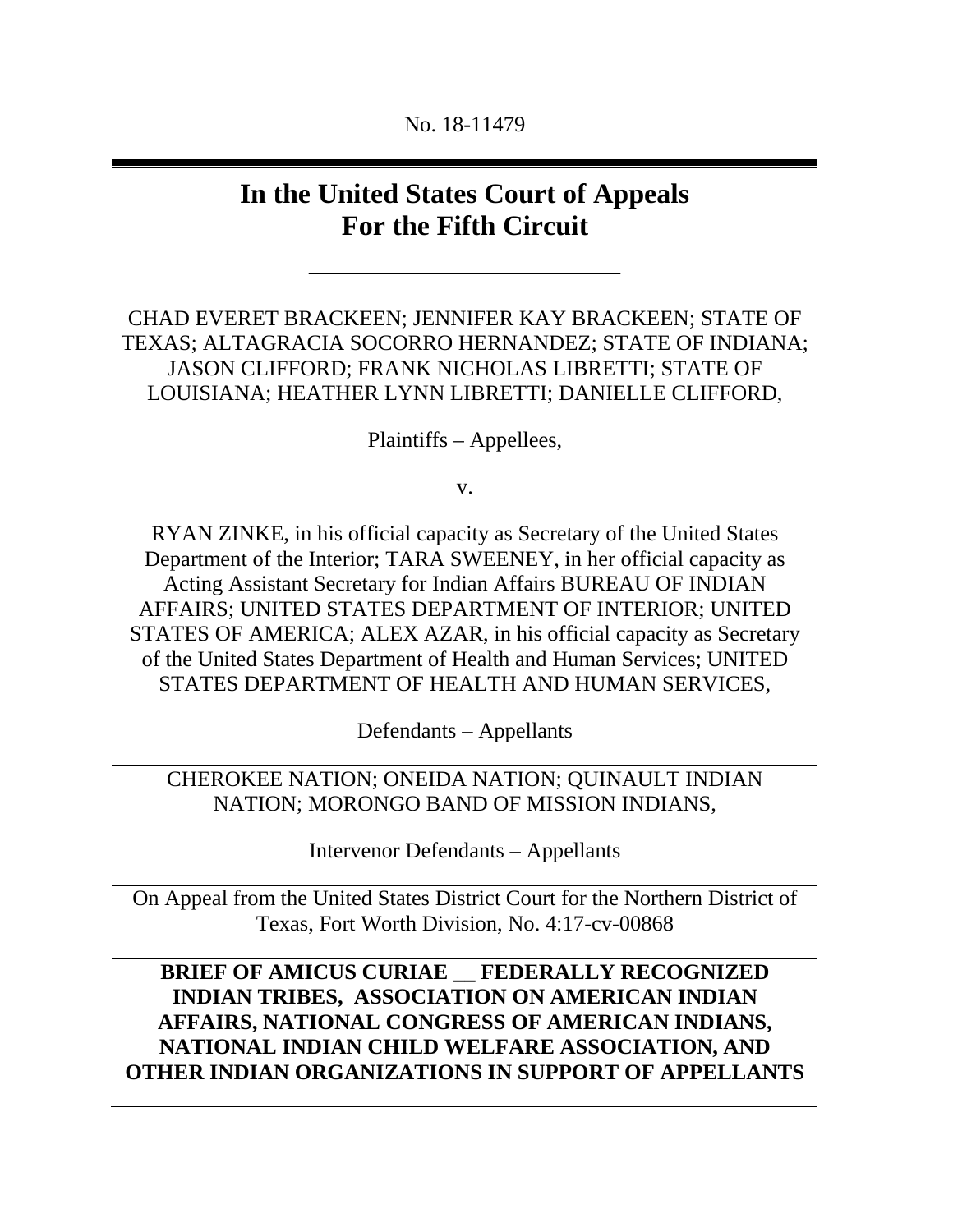Dan Lewerenz NATIVE AMERICAN RIGHTS FUND 1514 P Street, NW, Suite D Washington, DC 20005 Telephone: (202) 785-4166 lawerenz@narf.org

Erin C. Dougherty Lynch NATIVE AMERICAN RIGHTS FUND 745 W. 4th Avenue, Suite 502 Anchorage, AK 99501-1736 Telephone: (907) 276-0680 dougherty@narf.org

*Attorneys for Amici Association on American Indian Affairs, National Congress of American Indians, National Indian Child Welfare Association, other national and regulation American Indian organizations, and federally recognized Indian tribes*.

Samuel F. Daughety Rose N. Petoskey DENTONS US LLP 1900 K Street, N.W. Washington, DC 20006 Telephone: (202) 408-6400 E-mail: samuel.daughety@dentons.com rose.petoskey@dentons.com

Samuel E. Kohn DENTONS US LLP One Market Plaza 24th Floor, Spear Tower. San Francisco, CA 94105 Telephone: (415) 882-5031 E-mail: samuel.kohn@dentons.com

*Attorneys for Amici Association on American Indian Affairs, National Congress of American Indians, and National Indian Child Welfare Association*.

*Attorneys for Amici Curiae*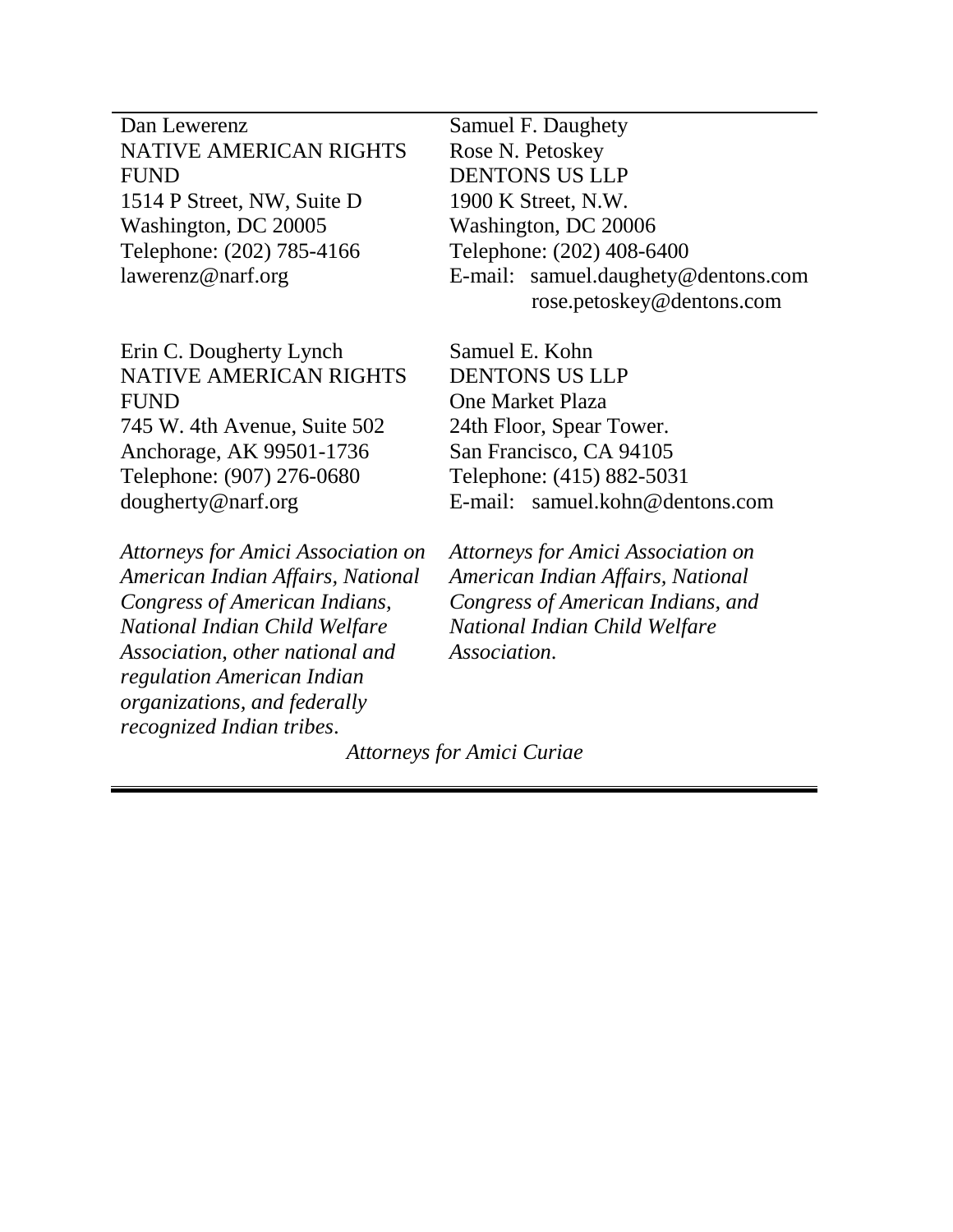# **CERTIFICATE OF INTERESTED PERSONS**

[To be added]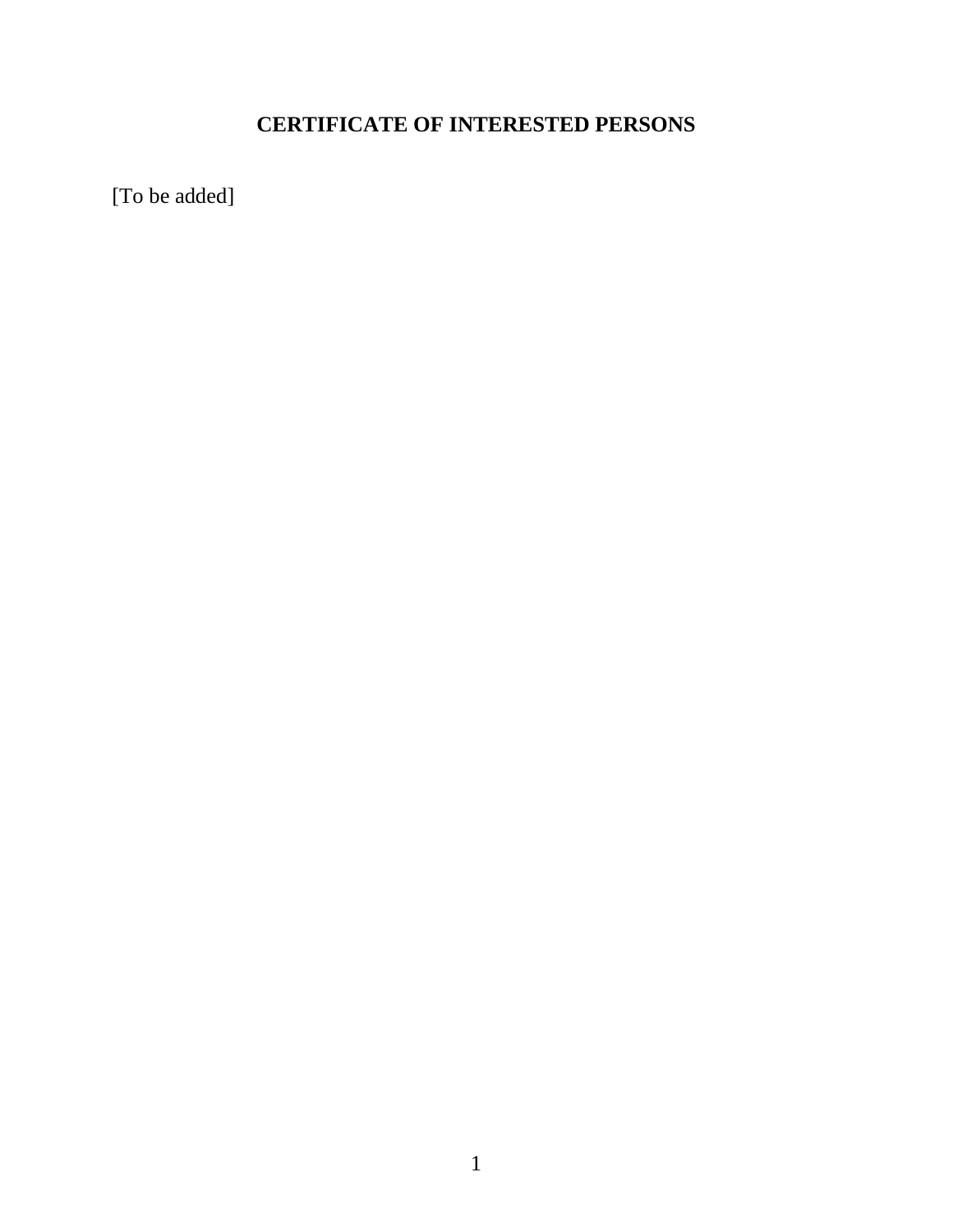# **TABLE OF CONTENTS**

[to be added]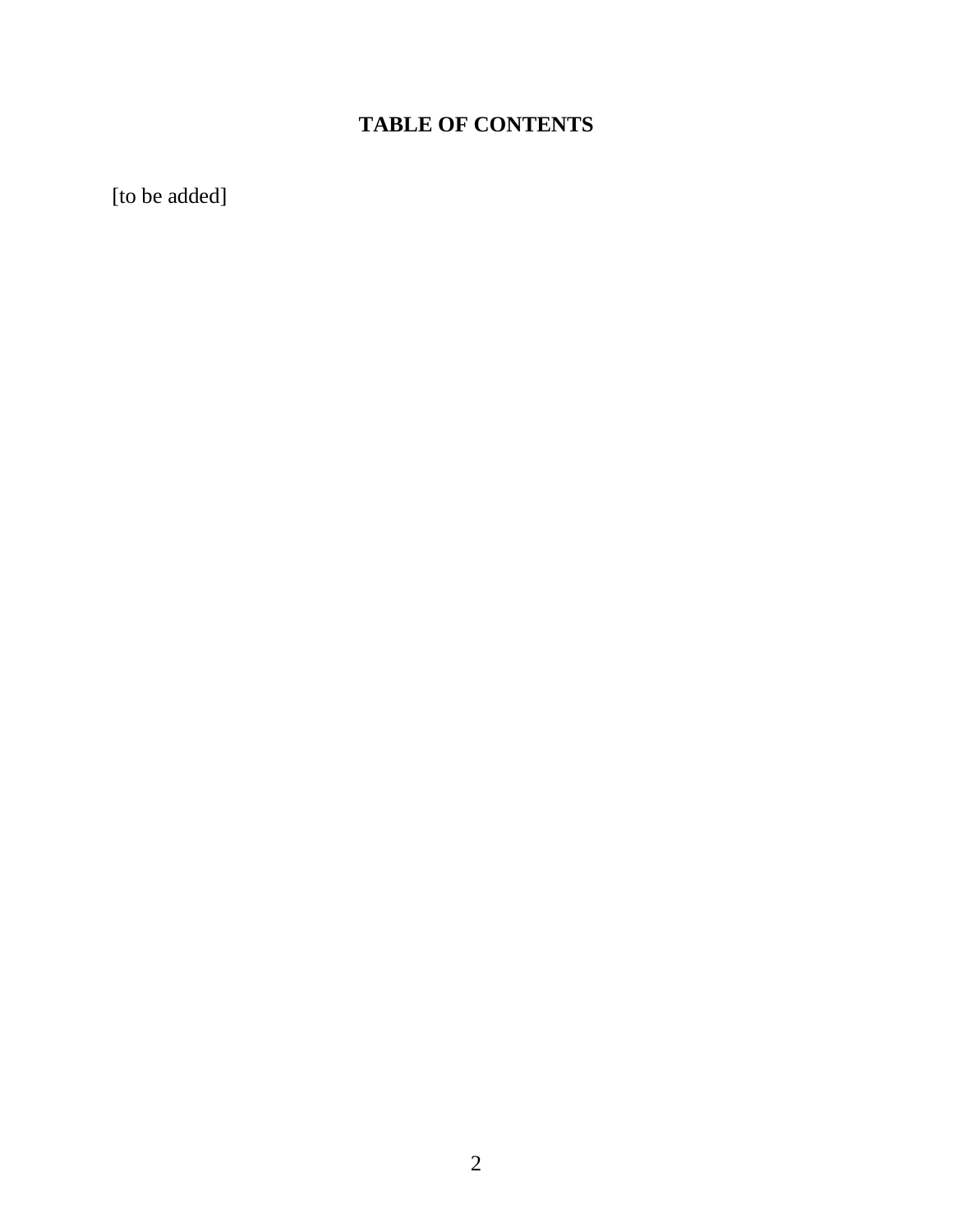## **TABLE OF AUTHORITIES**

[to be added]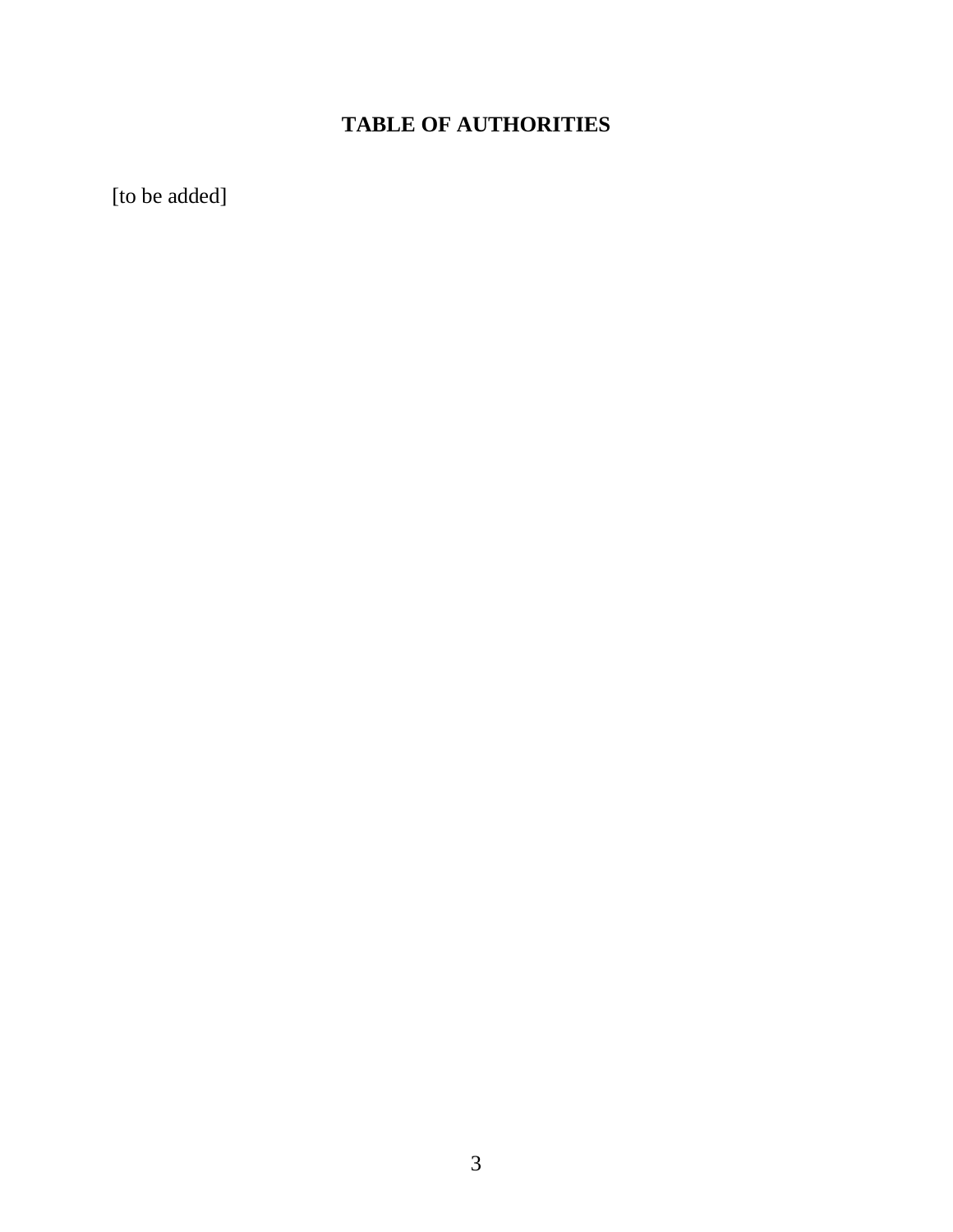#### **INTEREST OF THE AMICI CURIAE[1](#page-5-0)**

*Amici* are **Lu** federally recognized Indian tribes, tribal consortia, and national and regional organizations dedicated to the rights of American Indians and tribes. *Amici* share a commitment to the well-being of Indian children and an understanding that the Indian Child Welfare Act of 1978 ("ICWA" or "the Act"), 25 U.S.C. § 1901 *et seq.,* is essential to achieving the best interests of Indian children while preserving Indian families and their tribes. *Amici* share a substantial interest in promoting and securing national conformity with ICWA's procedural and substantive mandates in state child welfare and adoption proceedings involving Indian children. A complete list of *amici* is attached as Appendix  $\blacksquare$ .

#### **INTRODUCTION**

ICWA establishes minimum federal standards for state child welfare proceedings involving Indian children. Congress enacted ICWA in response to a nationwide crisis—the wholesale removal of Indian children from their families by state child welfare agencies at rates far higher than those of non-Indian families, and often without due process. In response, Congress carefully crafted ICWA to promote the best interests of Indian children and to protect the rights of parents,

<span id="page-5-0"></span><sup>&</sup>lt;sup>1</sup> Undersigned counsel hereby certifies that: (1) no counsel for a party authored this brief in whole or in part; (2) no party or party's counsel contributed money that was intended to fund the preparation or submission of this brief; and (3) no person or entity—other than *amici curiae*, their members, or their counsel—contributed money intended to fund the preparation or submission of this brief.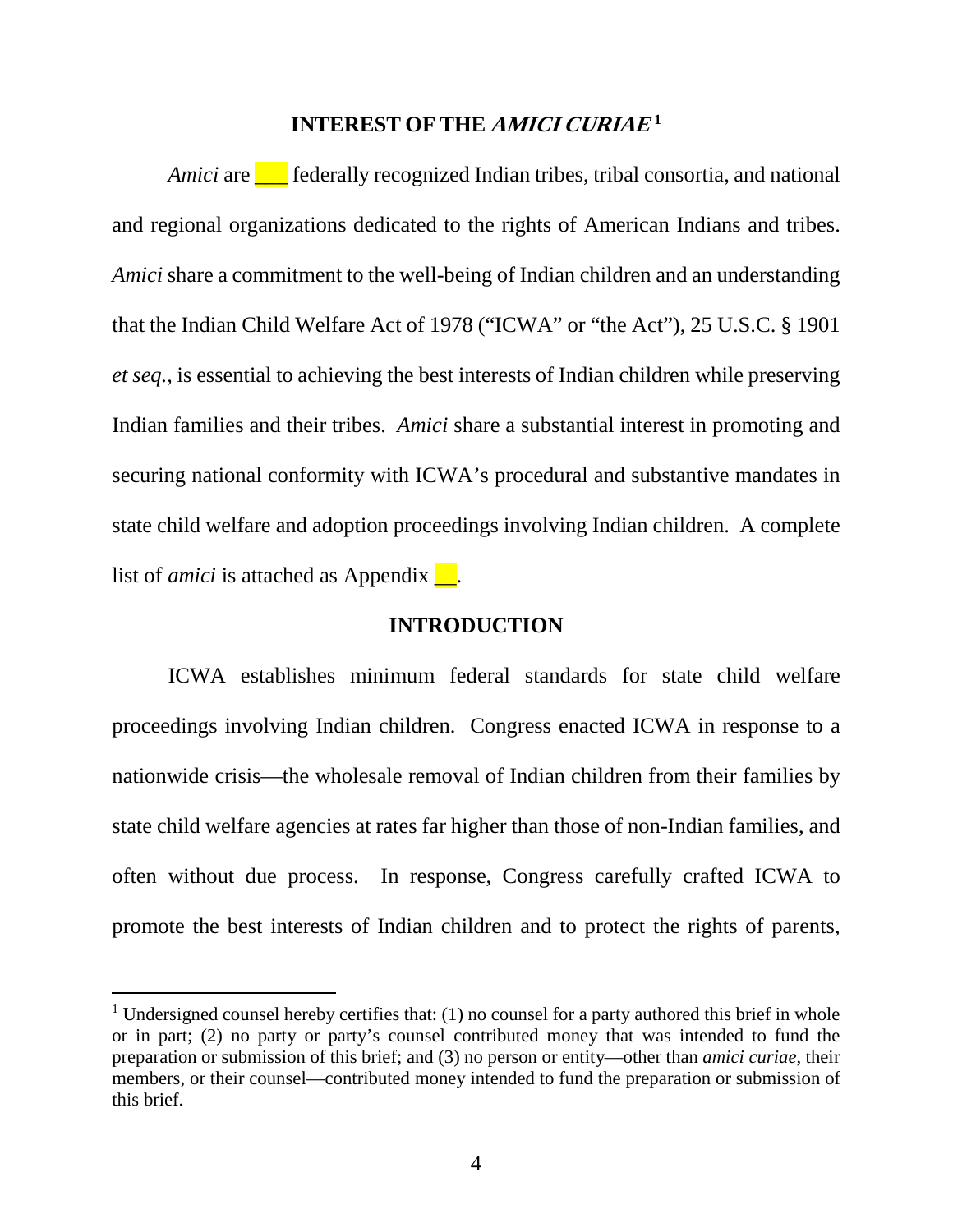while balancing the jurisdiction and political interests of tribes and states.

*Amici* agree with Defendants–Appellants that the decision below must be reversed, and write separately for three reasons: First, *amici* detail the factual and legal history leading to ICWA's enactment, and show how—even though rational basis is the appropriate level of review—ICWA was narrowly tailored to address compelling governmental interests and, therefore, withstands even strict scrutiny. Second, *amici* illustrate how the District Court's equal protection analysis began from a premise—that Congress's authority to draft legislation on behalf of tribes and Indians is limited to tribes with reservations and their on- or near-reservation members—that is belied both by long-established U.S. Supreme Court precedent and by centuries of Congressional practice. Finally, *amici* demonstrate the fallacy of the District Court's non-delegation holding, which disregarded both tribes' inherent sovereign authority and binding Supreme Court precedent.

#### **ARGUMENT**

**I. Congress Enacted ICWA in Response to Abuses by State Courts and State and Private Child Welfare Agencies that Led to the Widespread Displacement of Native Children from their Families.**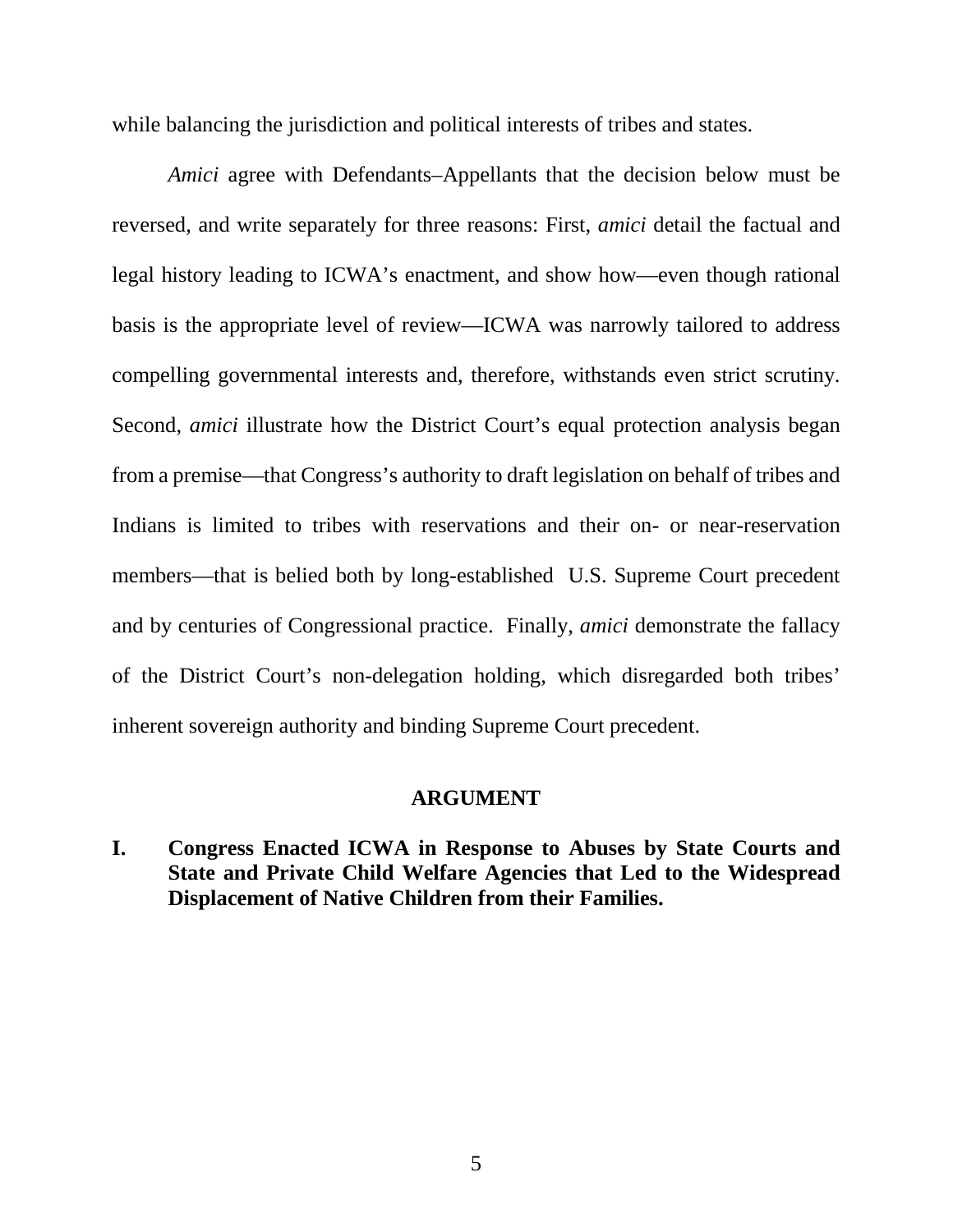### **A. Congress Enacted ICWA Against the Historical Backdrop of Disproportionate Removal of Native Children Compared to Non-Native Children.**

During the years prior to ICWA's passage, congressionally commissioned reports and wide-ranging testimony taken from interested Indians and non-Indians, and from governmental and nongovernmental agencies, wove together a chilling narrative—state and private child welfare agencies, with the backing of state courts, had engaged in the systematic removal of Indian children from their families without evidence of harm, and without due process of law. *See, e.g.*, H.R. REP. NO. 95-1386, at 27-28 (1978), reprinted in 1978 U.S.C.C.A.N. 7530 ("1978 House Report"). The Association on American Indian Affairs ("AAIA") documented that Indian children were placed in foster care at much higher rates than non-Indian children. *Id.* at 9. Indian placement rates by state ranged from double to more than 20 times the non-Indian rate, with the percentage of Indian children placed in non-Indian foster homes ranging from 53% to 97%.<sup>[2](#page-7-0)</sup> Nationwide, "[t]he adoption rate of Indian children was eight times that of non-Indian children [and] [a]pproximately 90% of the . . . Indian placements were in non-Indian homes."[3](#page-7-1)

<span id="page-7-0"></span> <sup>2</sup> *To Establish Standards for the Placement of Indian Children in Foster or Adoptive Homes, to Prevent the Breakup of Indian Families, and for Other Purposes: Hearing on S. 1214 Before the S. Select Comm. on Indian Affairs*, 95th Cong. 1, 539 (1977) ("1977 Senate Hearing").

<span id="page-7-1"></span><sup>3</sup> *Mississippi Band of Choctaw Indians v. Holyfield*, 490 U.S. 30, 33 (1989) (citing *Problems that American Indian Families Face in Raising Their Children and How These Problems are Affected by Federal Action or Inaction: Hearings Before the Subcomm. on Indian Affairs, S. Comm. on*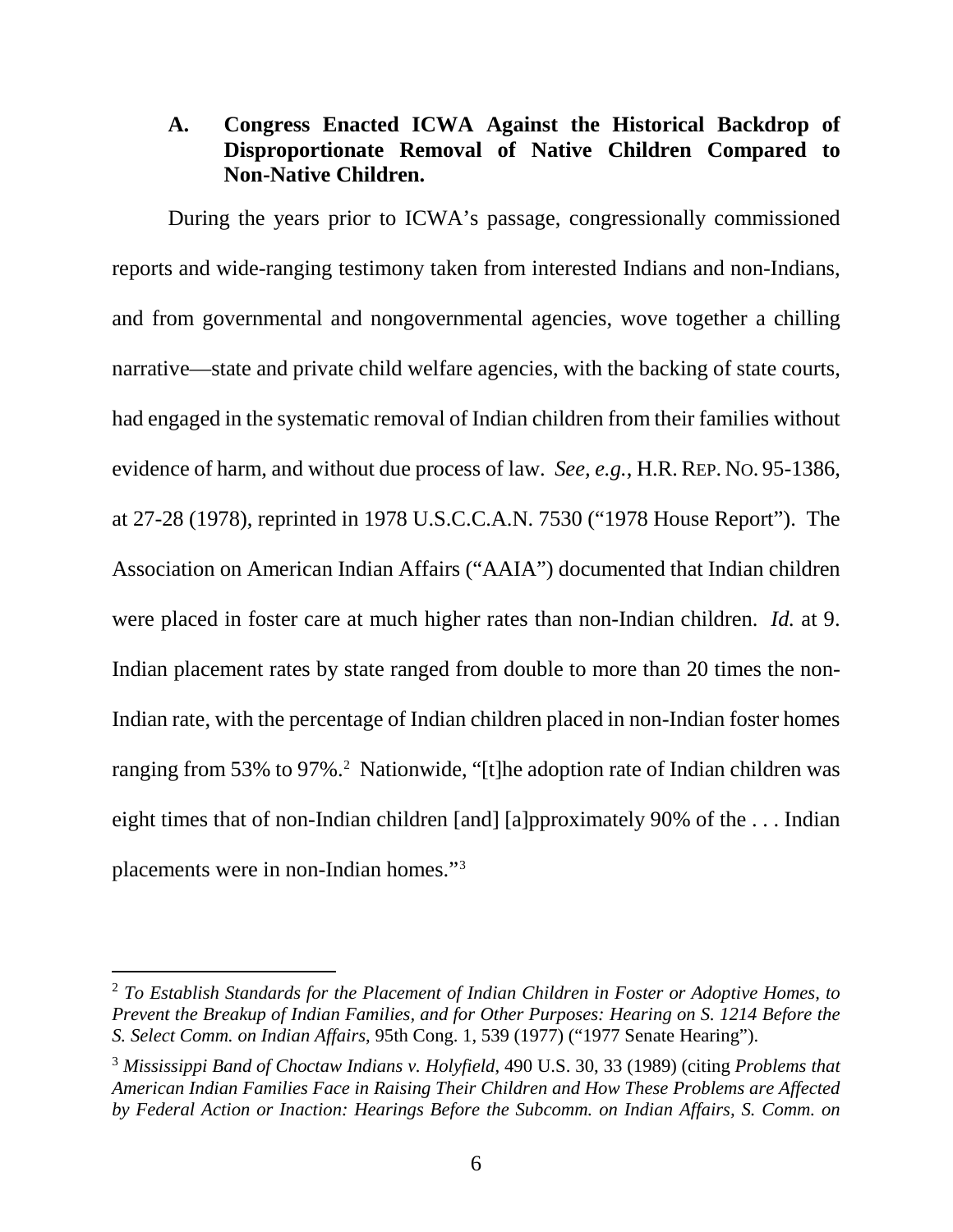Among Indian children placed for adoption, as many as 97% in Minnesota home to Child P. in the matter before this Court—were placed in non-Indian homes. 1977 Senate Hearing at 537-603. Indeed, in 1971 and 1972, nearly one-quarter of *all* Indian children in Minnesota under one year of age were adopted. 1978 House Report at 9. In Arizona—home to A.L.M.—Indian children were three-and-a-half times more likely than non-Indian children to be removed from their homes and placed in adoptive homes or foster care. 1977 Senate Hearing at 544, 546 (noting that in one county, 45 times as many Indian children as non-Indian children were in state-administered foster care). In Nevada—home to Baby O.—Indian children were seven times more likely than non-Indian children to be removed and placed in foster care. *Id.* at 574; *see also* 1974 Senate Hearings at 40-44. Overall, the evidence presented to Congress was both stunning and bleak: "25-35% of . . . Indian children had been separated from their families and placed in adoptive families, foster care, or institutions." *Holyfield*, 490 U.S. at 32.

The crisis of Indian child removals and adoptions arose in large part from decades of official federal policy aimed at assimilating Indians, and particularly Indian children, into mainstream society, and the complicity of state entities in these practices. Throughout the late  $19<sup>th</sup>$  and early  $20<sup>th</sup>$  centuries, the federal government

 $\overline{a}$ 

*Interior and Insular Affairs*, 93rd Cong. 1, 3, 75-83 (1974) ("1974 Senate Hearings") (statement of William Byler)).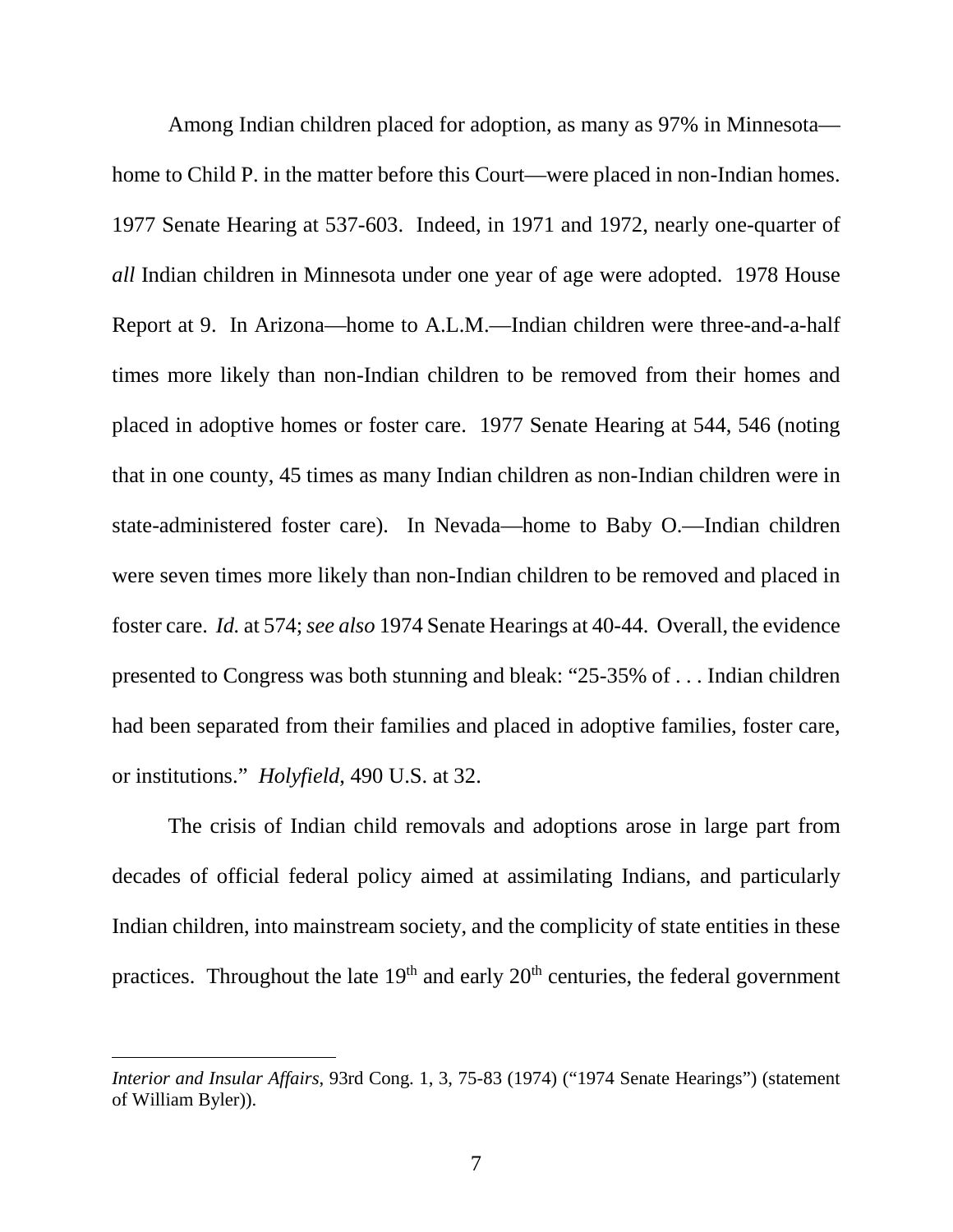forcibly removed Indian children from their families to military-style boarding schools. *See* COHEN'S HANDBOOK OF FEDERAL INDIAN LAW § 1.04, at 76 (Nell Jessup Newton ed. 2012); 1978 House Report, at 9 (noting that federal boarding school programs "contribute[d] to the destruction of Indian family and community life."). In the 1950s, the federal government partnered with state and private agencies to form the Indian Adoption Project, which furthered the then-prevailing policy of "Indian extraction," whereby Indian children would be adopted out to primarily non-Indian families in order to reduce the populations of Indian reservations, reduce spending on boarding schools, and satisfy a growing demand for adoptive children. ELLEN SLAUGHTER, UNIVERSITY OF DENVER RESEARCH INSTITUTE, INDIAN CHILD WELFARE: A REVIEW OF THE LITERATURE 61 (1976), *available at* http://files.eric.ed.gov/fulltext/ED138422.pdf.

During the same decade, the Bureau Indian Affairs ("BIA") began the Urban Indian Relocation Program to encourage tribal members to leave their reservations and relocate to urban areas around the country. Thomas A. Britten, *Urban American Indian Centers in the late 1960s-1970s: An Examination of their Function and Purpose*, Vol. 27, No. 3 INDIGENOUS POL'Y J. 1, 2 (Winter 2017). By 1970, the BIA had facilitated the relocation of nearly 87,000 Indians from their reservations to urban areas around the country—more than a quarter of the 340,000 Native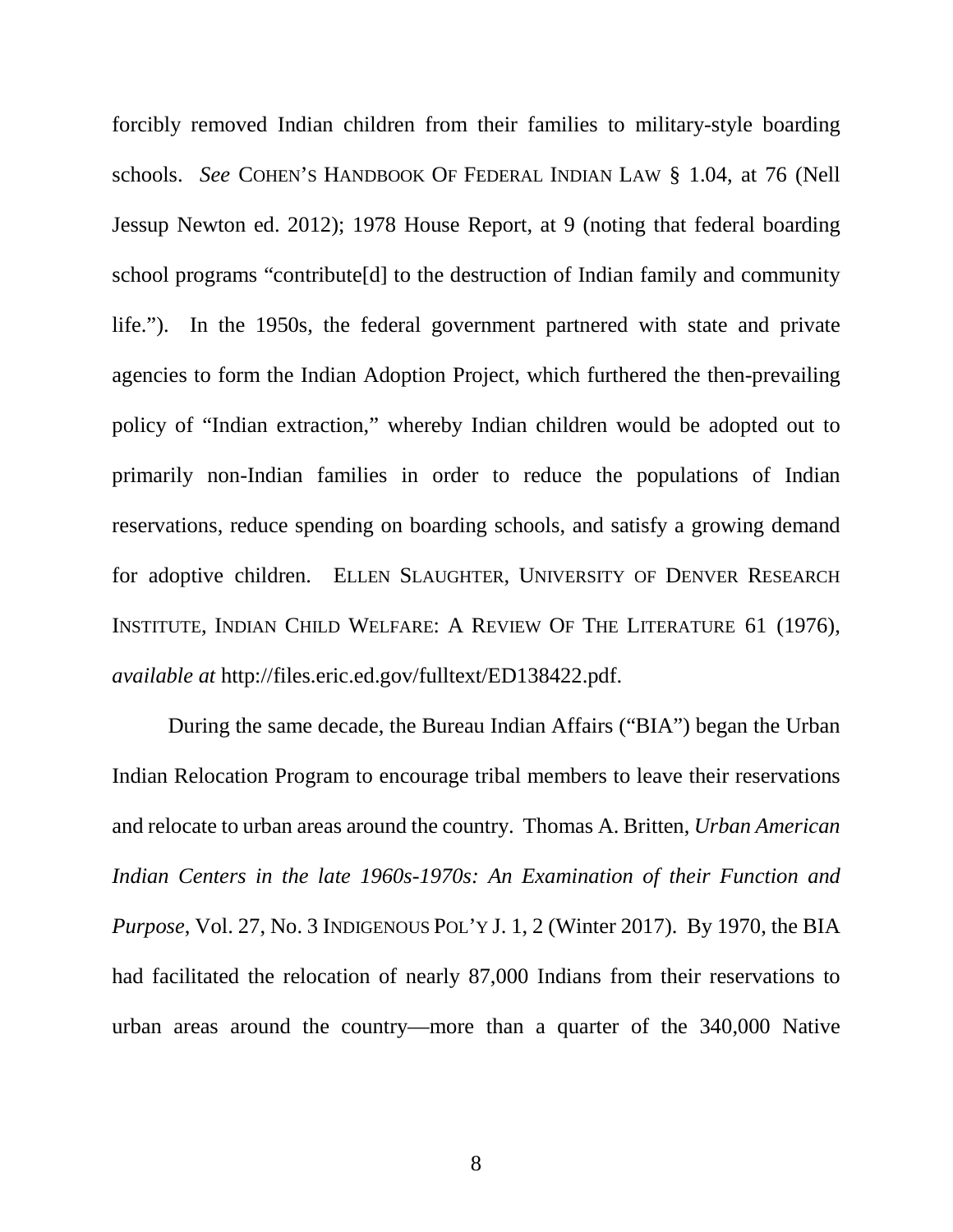Americans living in urban areas at the time. $4$  One of the primary relocation cities was Dallas, Texas, where the BIA established a relocation assistance center. Britten, *supra*, at 2. By 1969, Dallas was home to an estimated 15,000 Indians representing 84 tribes, some as far away as Alaska.<sup>[5](#page-10-1)</sup>

Relocated Indians faced a host of social and economic problems, including intense racial prejudice, sporadic or underemployment, low pay, inadequate housing, insufficient health care, crime, and high student drop-out rates—factors that all contribute to family stress and child welfare issues. Britten, *supra*, at 3. With the BIA's urban offices ill-equipped to address the issues that relocation had created, Congress funded 58 urban Indian centers between 1970 and 1975 to provide more than 140,000 relocatees with housing and employment assistance, legal aid, social gathering places, and a "'safe place' for the observance and preservation of Indian values." *Id.* at 5 (citing REPORT ON URBAN AND RURAL NON-RESERVATION INDIANS, TASK FORCE NO.8, FINAL REPORT TO THE AMERICAN INDIAN POLICY REVIEW COMMISSION 10 (1976)).

<span id="page-10-0"></span><sup>&</sup>lt;sup>4</sup> U.S. DEP'T OF HEALTH, EDUC., & WELFARE, OFFICE OF SPECIAL CONCERNS, A STUDY OF SELECTED SOCIO-ECONOMIC CHARACTERISTICS OF ETHNIC MINORITIES BASED ON THE 1970 CENSUS, VOL. III: AMERICAN INDIANS 83, Table J-1 (July 1974).

<span id="page-10-1"></span><sup>5</sup> Mary Patrick, *Indian Urbanization in Dallas: A Second Trail of Tears?*, 1 Oral Hist. Rev. 48, 49 (1973); James H. Gundlach & Alden Roberts, *Native American Indian Migration and Relocation: Success or Failure*, 21 Pac. Soc. Rev., 117, 118-19 (Jan. 1978).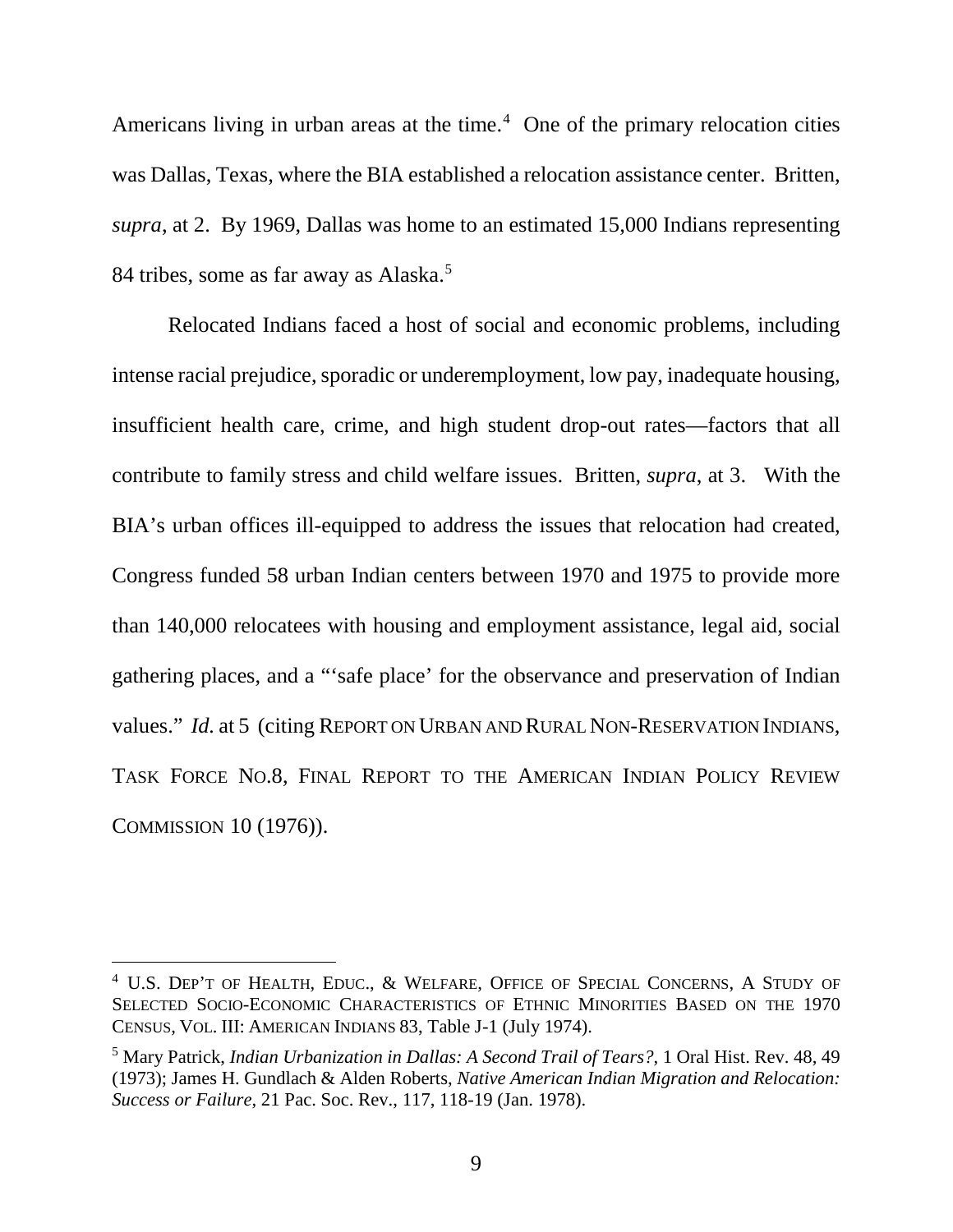These policies had a profound effect on Indian children and families. During the lead-up to ICWA's passage, witnesses described the "constant two-way movement of Indian families and individuals between reservations and urban areas," 1977 Senate Hearing at 350 (letter from Don Milligan, State of Washington Department of Social and Health Services as testimony for Urban and Rural Non-Reservation Task Force), and the high rate of separation for families living off-reservation. Calvin Isaac, Tribal Chief of the Mississippi Band of Choctaw Indians and a member of the National Tribal Chairmen's Association, testified that "[t]he problem exists both among reservation Indians and Indians living off the reservation in urban communities. . .The rate of separation is much higher among Indians than in non-Indian communities." 1978 Hearing at 191. In some states, off-reservation Indian children made up the majority of Indian children in state custody who were eventually adopted out to non-Native families. 1977 Senate Hearing at 351; *see also* 1974 Senate Hearings at 38 (testimony of Bertram Hirsch, AAIA). This was true for Native children across the board, from those in state and private foster care programs to those who were eventually adopted. For example, Washington State reported that in 1975, approximately 75% of the Indian children in state custody were located in urban or rural non-reservation areas. *Id.* at 351. For Indian children in the custody of private foster care programs, 90% were living in urban and rural off-reservation areas. *Id*.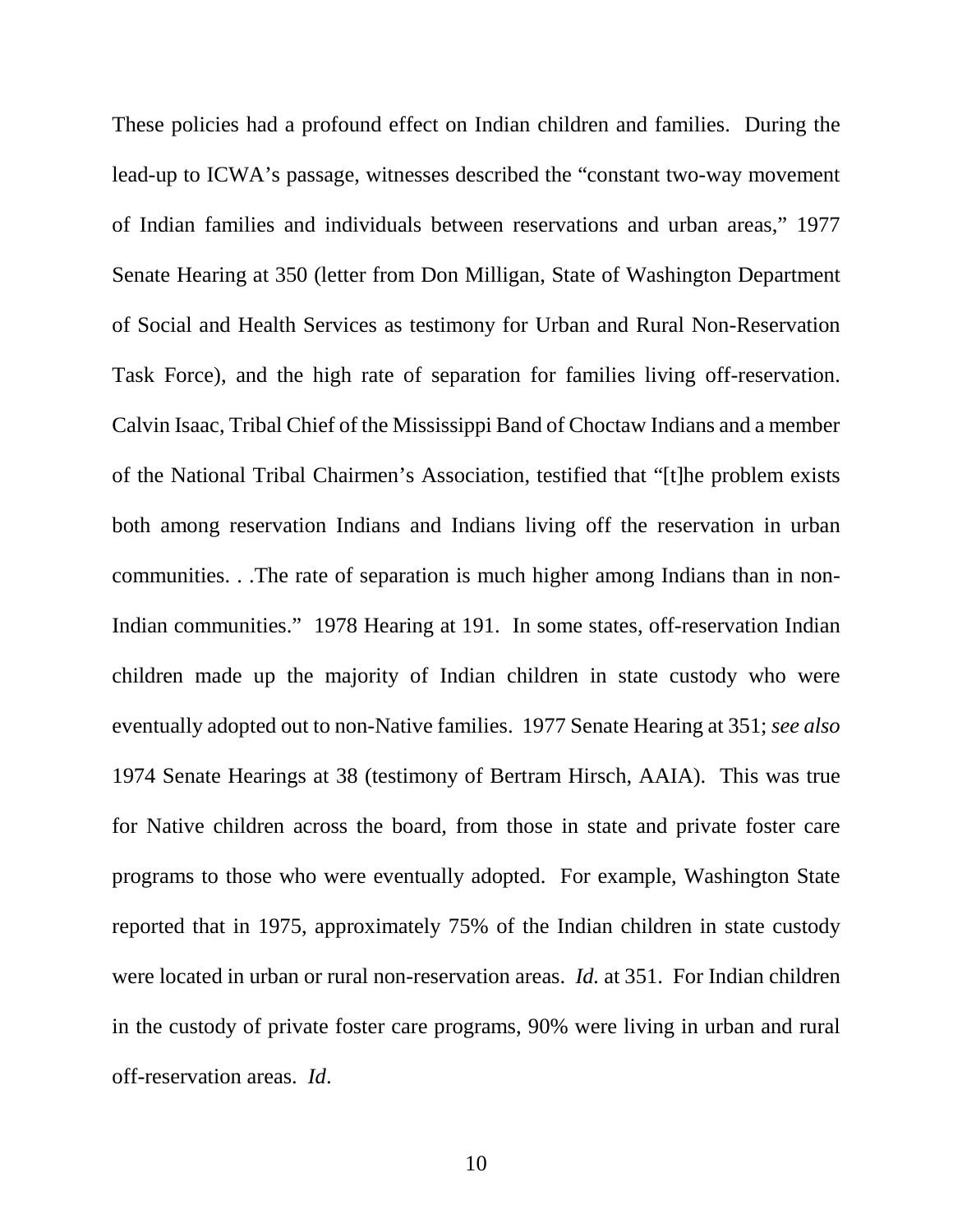#### **B. Congress Recognized that States Frequently Disregarded Due Process, Tribal Family Practices and Tribal Sovereignty in Removing Indian Children.**

By the time Congress began its formal investigation into the removal of Indian children from their families, state child welfare practices bore significant responsibility for this crisis. The House Committee on Interior and Insular Affairs noted that states had failed "to take into account the special problems and circumstances of Indian families and the legitimate interest of the Indian tribe in preserving and protecting the Indian family as the wellspring of its own future." 1978 House Report at 19; *see also Holyfield*, 490 U.S. at 45 ("Congress perceived the States and their courts as partly responsible for the problem it intended to correct."). Congress ultimately found that "the States, exercising their recognized jurisdiction over Indian child custody proceedings through administrative and judicial bodies, have often failed to recognize the essential tribal relations of Indian people and the cultural and social standards prevailing in Indian communities and families." 25 U.S.C. § 1901(5).

Among Indian children removed from their homes, studies showed that an overwhelming majority were removed for vague reasons such as "neglect" or "social deprivation," or upon the assertion that the children might be subject to emotional damage by continuing to live with their Indian families. 1978 House Report at 10.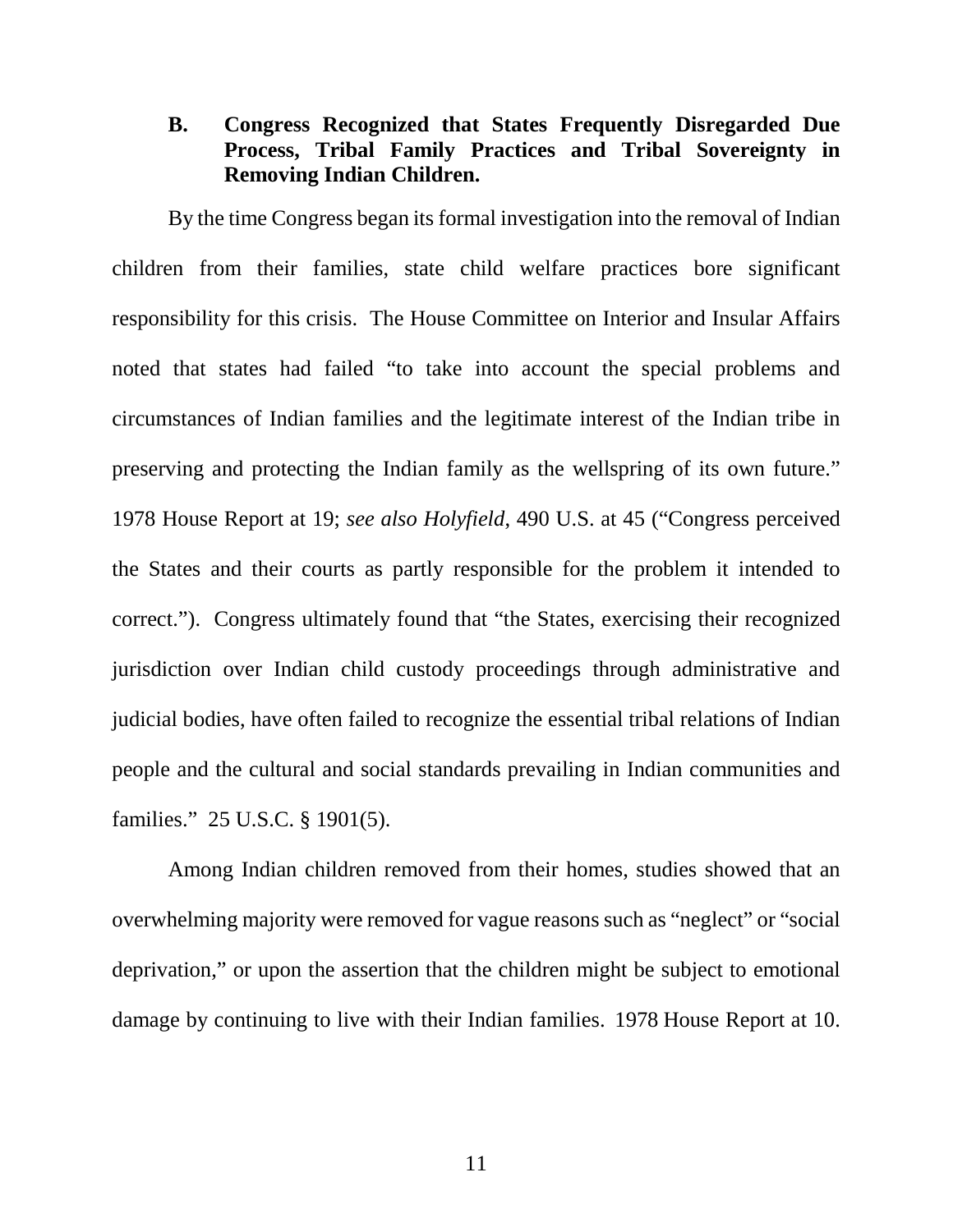One of the most frequent complaints was the tendency of social workers to apply standards that ignored the realities of Indian societies and cultures:

> [T]he dynamics of Indian extended families are largely misunderstood. . . . The concept of the extended family maintains its vitality and strength in the Indian community. By custom and tradition, if not necessity, members of the extended family have definite responsibilities and duties in assisting in childrearing.

*Id.* at 10, 20. The failure to account for these cultural practices led "many social" workers . . . [to] make decisions that are wholly inappropriate in the context of Indian family life . . . [T]hey frequently discover neglect or abandonment where none exists." *Id.* at 10; *see also* 1977 Senate Hearing at 73 (statement of Sen. Abourezk) ("non-Indian agencies . . . consistently thought that it was better for the child to be out of the Indian home whenever possible"). Children often were removed or threatened with removal because they were placed in the care of relatives or their homes lacked the amenities that could be found in non-Indian society.<sup>[6](#page-13-0)</sup>

Nor were these abuses limited to involuntary removals; state and private adoption agencies sometimes coerced parents into signing "voluntary" consents to adoption. *See, e.g.*, 1978 House Report at 10-12; *see also* TASK FORCE FOUR: FEDERAL, STATE, AND TRIBAL JURISDICTION, FINAL REPORT TO THE AMERICAN

 $\overline{a}$ 

<span id="page-13-0"></span>*<sup>6</sup> See, e.g.*, 1977 Senate Hearing at 77-78, 166, 316; *To Establish Standards for the Placement of Indian Children in Foster or Adoptive Homes, to Prevent the Breakup of Indian Families, and for Other Purposes: Hearings on S. 1214 Before the Subcomm. on Indian Affairs and Public Lands of the H. Comm. on Interior and Insular Affairs*, 95th Cong. 1, 115 ("1978 House Hearings").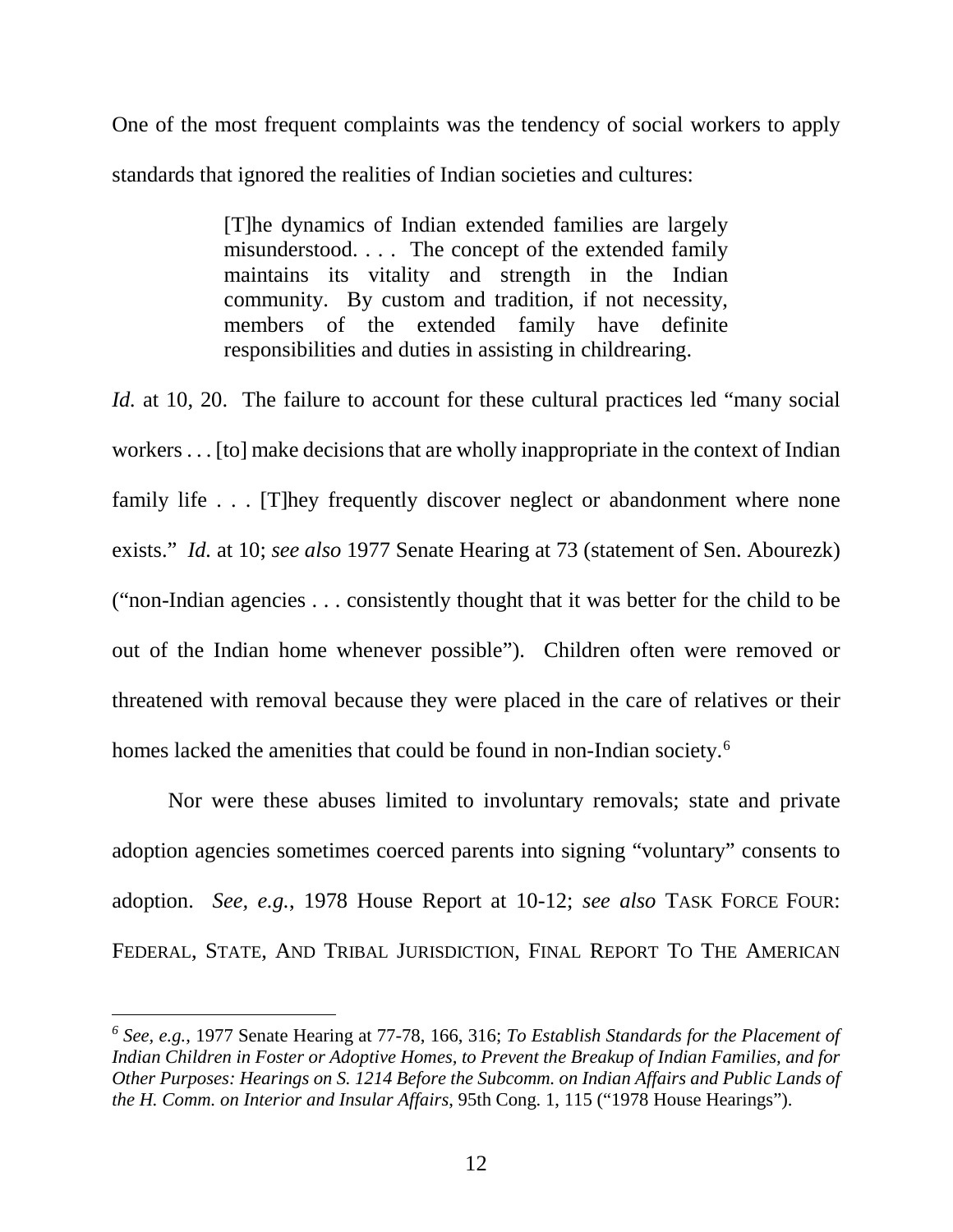INDIAN POLICY REVIEW COMMISSION 86 (Comm. Print July 1976); 1977 Senate Hearing at 141; 1974 Senate Hearings at 463 (statement of Sen. Abourezk) ("[i]n many cases [parents] were lied to, they were given documents to sign and they were deceived about the contents of the documents.").

State courts allowed these abuses to occur in virtually an unfettered fashion. "The decision to take Indian children from their natural homes is, in most cases, carried out without due process of law." 1978 House Report at 10-12. Testimony before Congress revealed "substantial abuses of proper legal procedures," and that Indian parents were "often unaware of their rights and were not informed of them, and they were not given adequate advice or legal assistance at the time when they lost custody of their children." 123 Cong. Rec. 21042, 21043 (1977) (statement of Sen. Abourezk). Tribes, too, frequently were kept in the dark about the removal of Indian children from their families. *See, e.g.*, 1977 Senate Hearing at 155-56 (Statement of Hon. Calvin Isaacs) (noting that "[r]emoval is generally accomplished without notice to or consultation with responsible tribal authorities").

#### **C. Congress Found that the Removal of Indian Children to Out-of-Home, Non-Indian Placements Was Not in the Best Interests of Indian Children, Families, and Tribes.**

"Congress' concern over the placement of Indian children in non-Indian homes was based in part on evidence of the detrimental impact on the children themselves of such placements outside their culture." *Holyfield*, 490 U.S. at 49-50.

13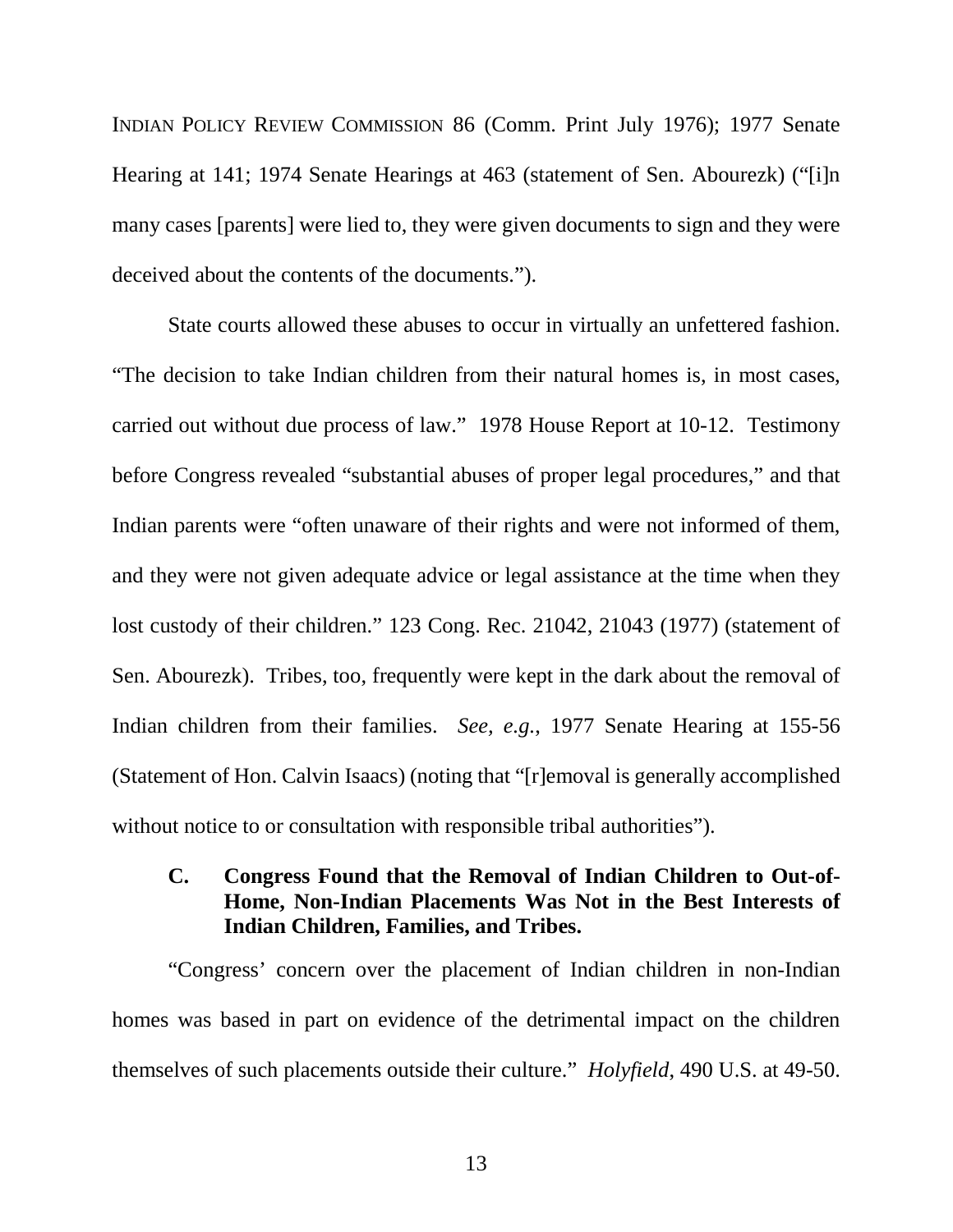Testimony at congressional hearings was replete with examples of Indian children placed in non-Indian homes who later suffered from identity crises in adolescence and adulthood. *See, e.g.*, 1974 Senate Hearings at 113-14 (statement of Dr. James H. Shore, Psychiatry Training Program and William W. Nichols, Director, Confederated Tribes of the Warm Springs Reservation Tribal Health Program); *id.* at 46 (testimony of Dr. Joseph Westermeyer). This phenomenon led to significant disparities between children raised in their tribal culture, who maintained a high cultural identity, and those with a comparatively low cultural identity. The former group "were statistically more apt to be employed; if they had been in the services, they had honorable discharges; they were mostly married and caring for their children . . . [and] had a low incidence of history of social problems such as imprisonment, commitment to a State mental health institute" and the like. The "reverse [was] true" for the latter group, who "tend[ed] to have poor coping and also significant social problems." 1974 Senate Hearings at 46-47. Such testimony led the American Indian Policy Review Commission to conclude that "[r]emoval of Indians from Indian society has serious long- and short-term effects . . . for the individual child . . . who may suffer untold social and psychological consequences." S. REP. NO. 95-597, at 43.

Finally, the legislative record reflects "considerable emphasis on the impact on the tribes themselves of the massive removal of their children." *Holyfield*, 490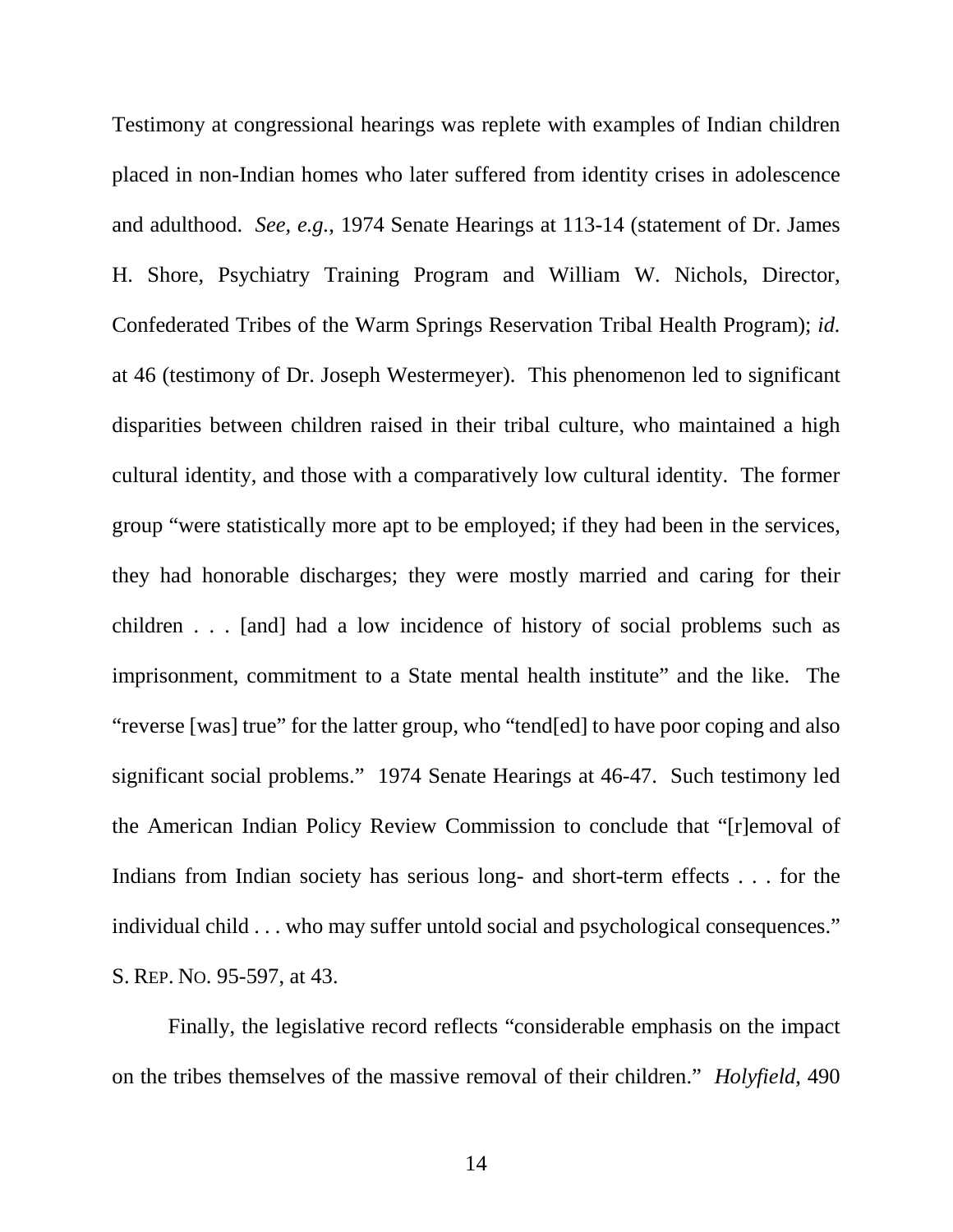U.S. at 34. "For Indians generally and tribes in particular, the continued wholesale removal of their children by nontribal government and private agencies constitutes a serious threat to their existence as ongoing, self-governing communities." 124 Cong. Rec. 38103 (1978) (statement of Rep. Lagomarsino); *see also id*. at 38102 (statement of sponsor Rep. Udall) ("Indian tribes and Indian people are being drained of their children and, as a result, their future as a tribe and a people is being placed in jeopardy.").

### **D. ICWA Was Carefully and Narrowly Tailored to Address the Nationwide Crisis that Congress Identified.**

Following years of hearings and deliberation, Congress enacted ICWA to remedy the widespread harms that states had helped to enable. At its core, ICWA establishes "minimum Federal standards for the removal of Indian children from their families and the placement of such children in foster or adoptive homes." 25 U.S.C. § 1902. ICWA's substantive and procedural mandates were carefully crafted to address the harms identified during Congressional hearings, thereby reflecting "a Federal policy that, where possible, an Indian child should remain in the Indian community." *Holyfield*, 490 U.S. at 37 (*quoting* 1978 House Report at 23).

As noted further below in Section  $\Box$ , and as discussed at greater length by Defendants-Appellants, ICWA is well within Congress's Indian affairs power and is thus properly afforded rational basis scrutiny. Therefore, the court below erred in applying strict, rather than rational basis, scrutiny to determine whether the Act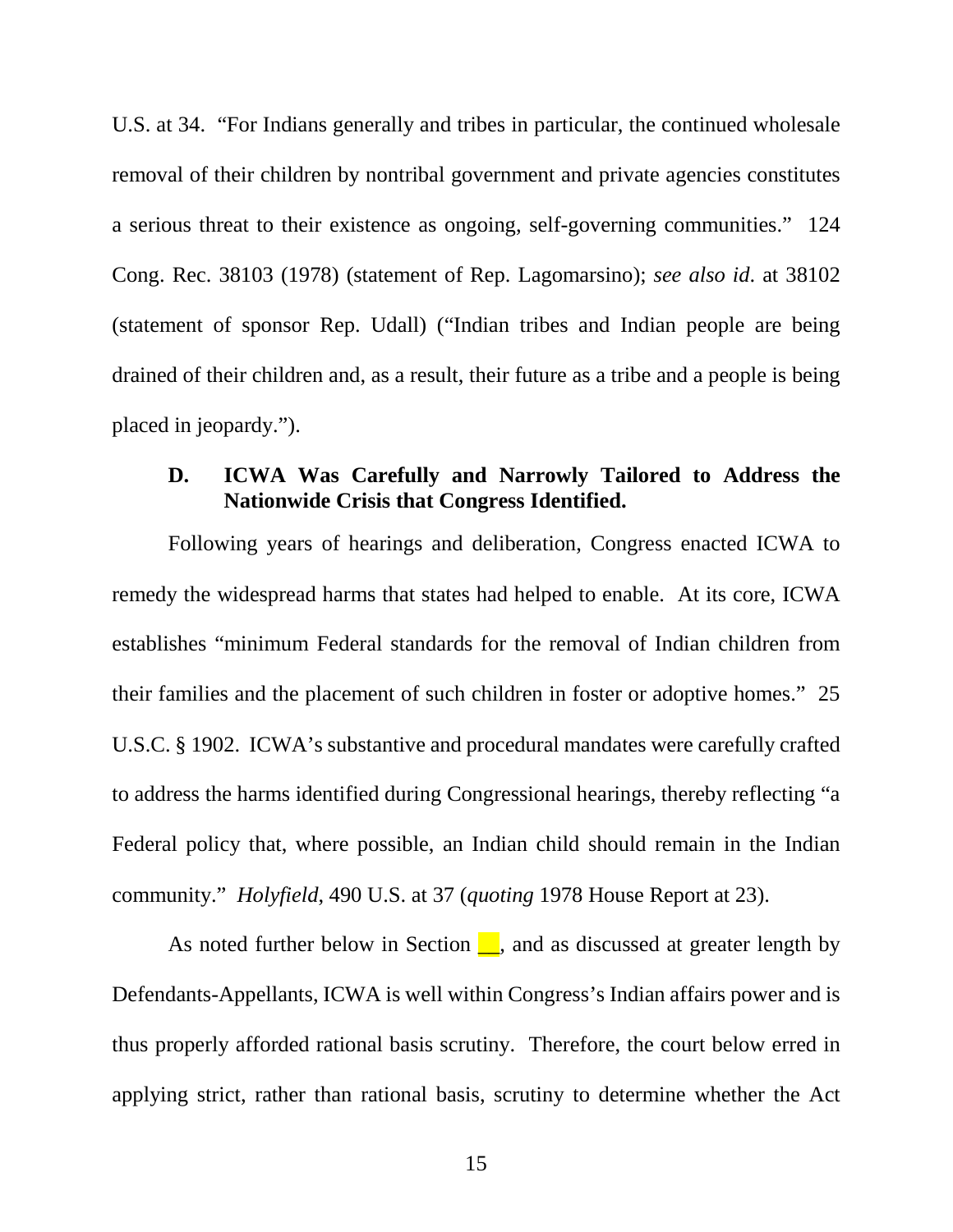complied with the equal protection clause. The court compounded its error by finding that the Act was not narrowly tailored to meet the compelling interests that spurred its passage. In the court's view, this was because ICWA provided for the placement of "*potential* Indian children" (emphasis original)—the court's term for children who are eligible for membership in a federally recognized tribe and the biological child of a tribal member—with "any Indian, regardless of whether the child is eligible for membership in that person's tribe" or with "family members who may not be tribal members at all." *Slip Op.* 28-29 (citing 25 U.S.C. §§ 1903(4) and  $1915(a)(3)$  and  $(a)(1)$ ).

But Congress readily supplied evidence to support these provisions. First, ICWA's ambit includes some children who are not (yet) tribal members to ensure that parents and the child's tribe had the opportunity to perfect tribal membership, and thus ICWA's protection, for their children. *See, e.g.*, 1978 House Report, at 17 (noting that "[t]he constitutional and plenary power of Congress over Indians and Indian tribes and affairs cannot be made to hinge upon the cranking into operation of a mechanical process established under tribal law, particularly with respect to Indian children who, because of their minority, cannot make a reasoned decision about their tribal and Indian identity"). These requirements are consistent with United States citizenship practices, *see, e.g.*, 8 U.S.C. §§ 1401, 1431 (children born outside U.S. qualify for citizenship if one or both parents are U.S. citizens and other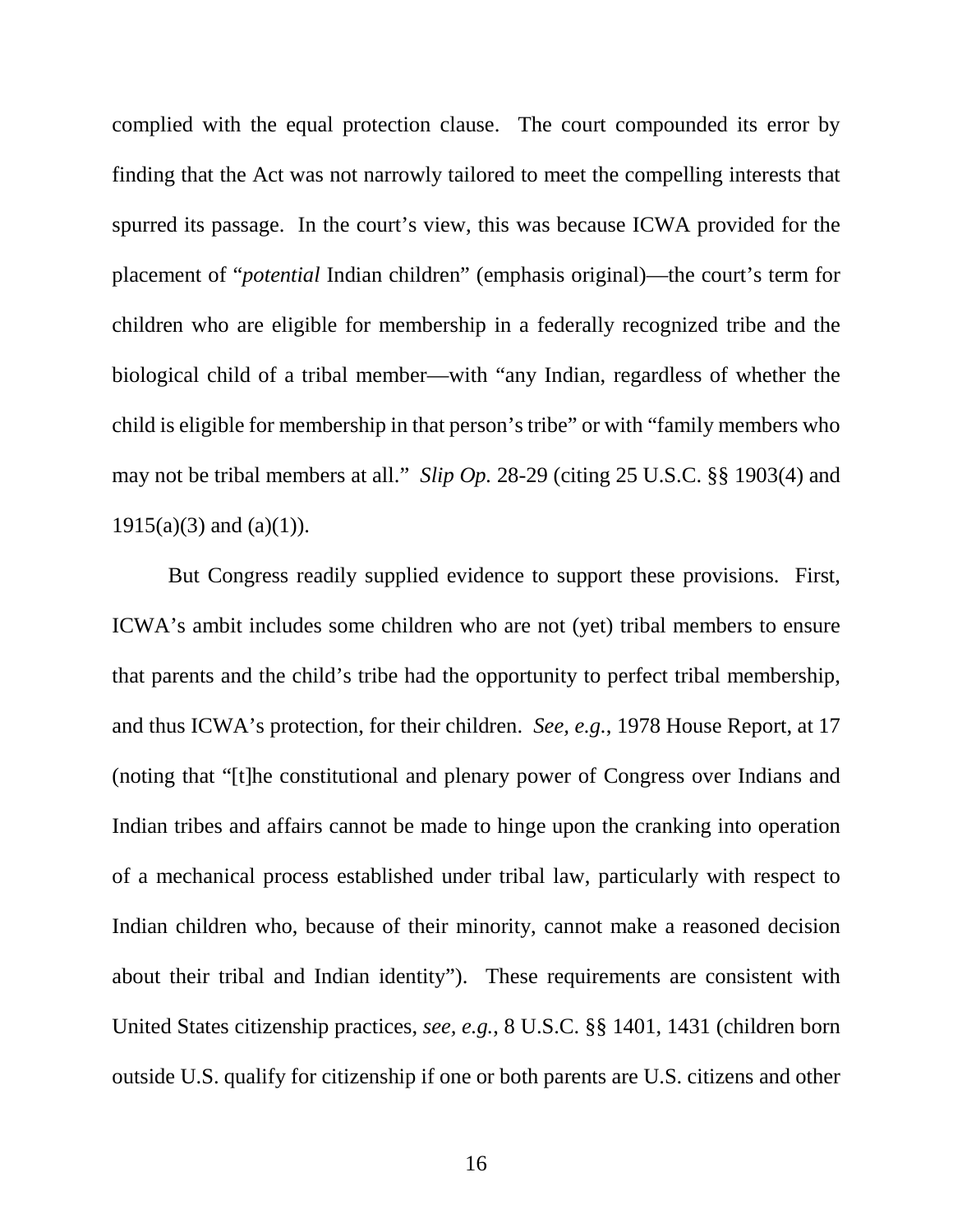conditions are met). Cognizant of adult adoptees who had lost their "right to share in the cultural and property benefits" of tribal membership, 124 Cong. Rec. 38103 (statement of Rep. Udall), ICWA also provided a mechanism for the disclosure of "information necessary for the enrollment or for determining any rights or benefits associated with that membership" for such individuals. *See* 25 U.S.C. § 1951(b).

Second, and as set forth above, "[o]ne of the particular points of concern [underlying ICWA's passage] was the failure of non-Indian child welfare workers to understand the role of the extended family in Indian society." *Holyfield*, 490 U.S. at 35 n.4. The provisions in ICWA's placement preferences that provide for placement with non-Indian relatives and "other Indian families," 25 U.S.C. §  $1915(a)(1)$  and  $(a)(3)$ , recognize and effectively codify protections for the extended family dynamic discussed at length in testimony, which, Congress found, had certain commonalities that spanned tribal cultures. *See, e.g.*, 1978 House Hearings at 69 (statement of LeRoy Wilder, AAIA) ("Indian cultures universally recognize a very large extended family."). But far from treating "all Indians as an undifferentiated mass," *Slip Op.* 28 (quoting *United States v. Bryant*, 136 S. Ct. 1954, 1968 (2016) (Thomas, J., concurring), Section 1915(c) allows tribes, should the needs of their members differ from ICWA's framework, to exercise their inherent authority to establish different preferences that meet these needs.<sup>7</sup>

<span id="page-18-0"></span> $<sup>7</sup>$  This subsection and its treatment by the court below is addressed in further detail in Section III.</sup>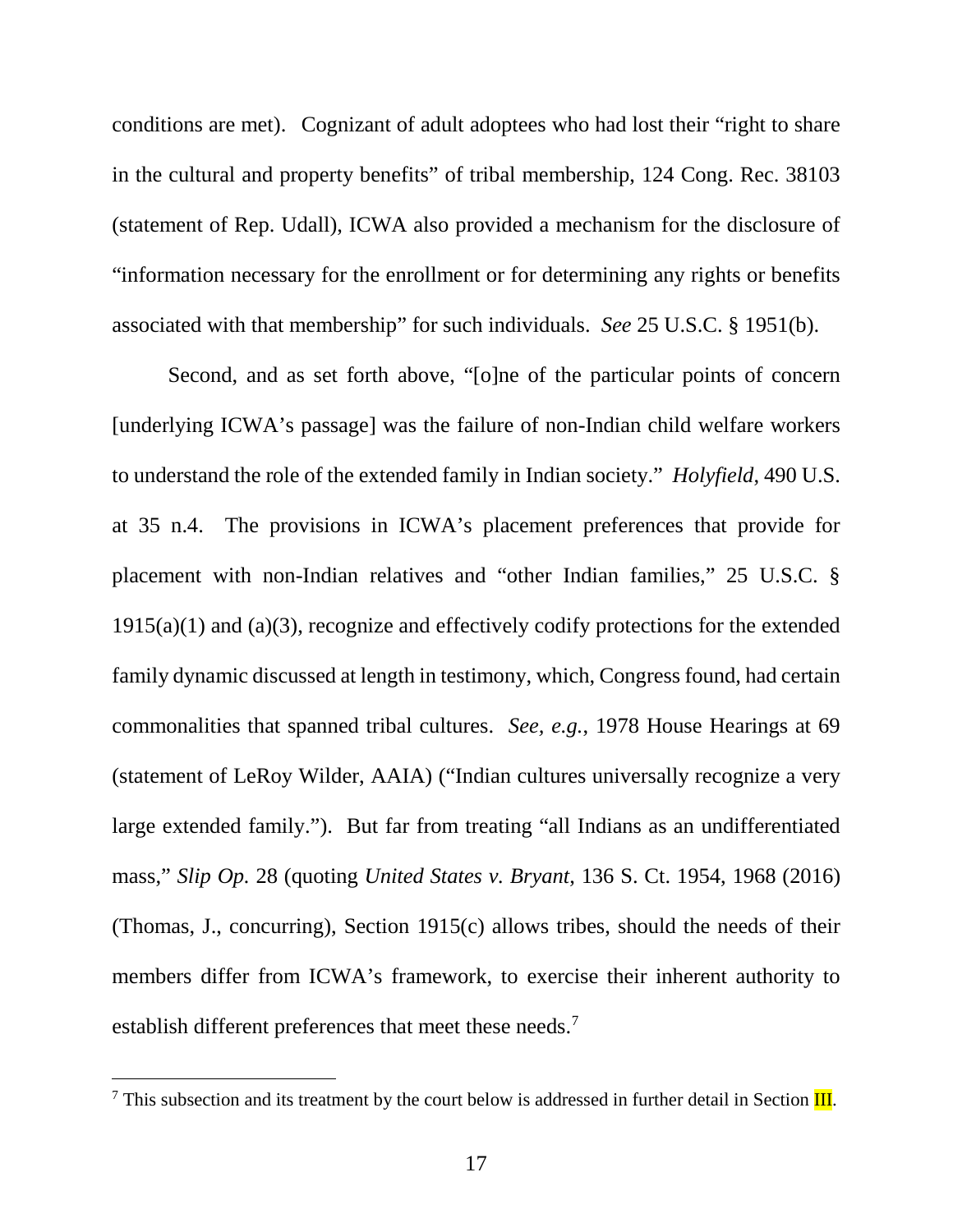#### **E. ICWA Remains Vital Legislation for the Protection of Indian Children, Families, and Tribes**

ICWA's protections for Indian children and families are now widely praised among national child welfare organizations and family court judges and practitioners alike.[8](#page-19-0) However, while ICWA's procedural safeguards have significantly improved Indian child welfare outcomes, this progress is not universal. As the American Psychological Association testified nearly 20 years after ICWA's passage, "[m]any of the controversial cases surrounding the adoption of Indian children appear to have developed as a result of poor or non-existent enforcement of ICWA provisions." *Joint Hearing Before the S. Comm. on Indian Affairs and the H. Comm. on Resources on S. 569 and H.R. 1082, To Amend the Indian Child Welfare Act of 1978*, 105th Cong. 1, 228 (1997). Many states continue to have vastly disproportionate rates of Indian children in out-of-home placements compared to the general child population.<sup>[9](#page-19-1)</sup> In addition, serious due process violations in child custody proceedings

<span id="page-19-0"></span> <sup>8</sup> *Amici* Casey Family Programs et al. detail this point, and undersigned *amici* urge this Court's attention to this brief.

<span id="page-19-1"></span><sup>9</sup> *See* NATIONAL COUNCIL OF JUVENILE & FAMILY COURT JUDGES, DISPROPORTIONALITY RATES FOR CHILDREN OF COLOR IN FOSTER CARE 5-6 (Sept. 2017), *available at* https://www.ncjfcj.org/sites/default/files/NCJFCJ-Disproportionality-TAB-2015\_0.pdf. In Minnesota, for example, Indian children have been placed in out-of-home care at a rate more than twice that of any other group and were 12 times more likely than white children to spend time in placement. CENTER FOR ADVANCED STUDIES IN CHILD WELFARE, POLICY BRIEF, CHILD WELL-BEING IN MINNESOTA 2 (2013), *available at* http://cascw.umn.edu/wpcontent/uploads/2013/11/policyreport3 web-versionFINAL.pdf. In Alaska, Indian children only make up 18.9% of the overall population of Alaskan children, but represent 55% of children removed by the state and placed in out-of-home care. U.S. DEP'T OF HEALTH AND HUMAN SERVS.,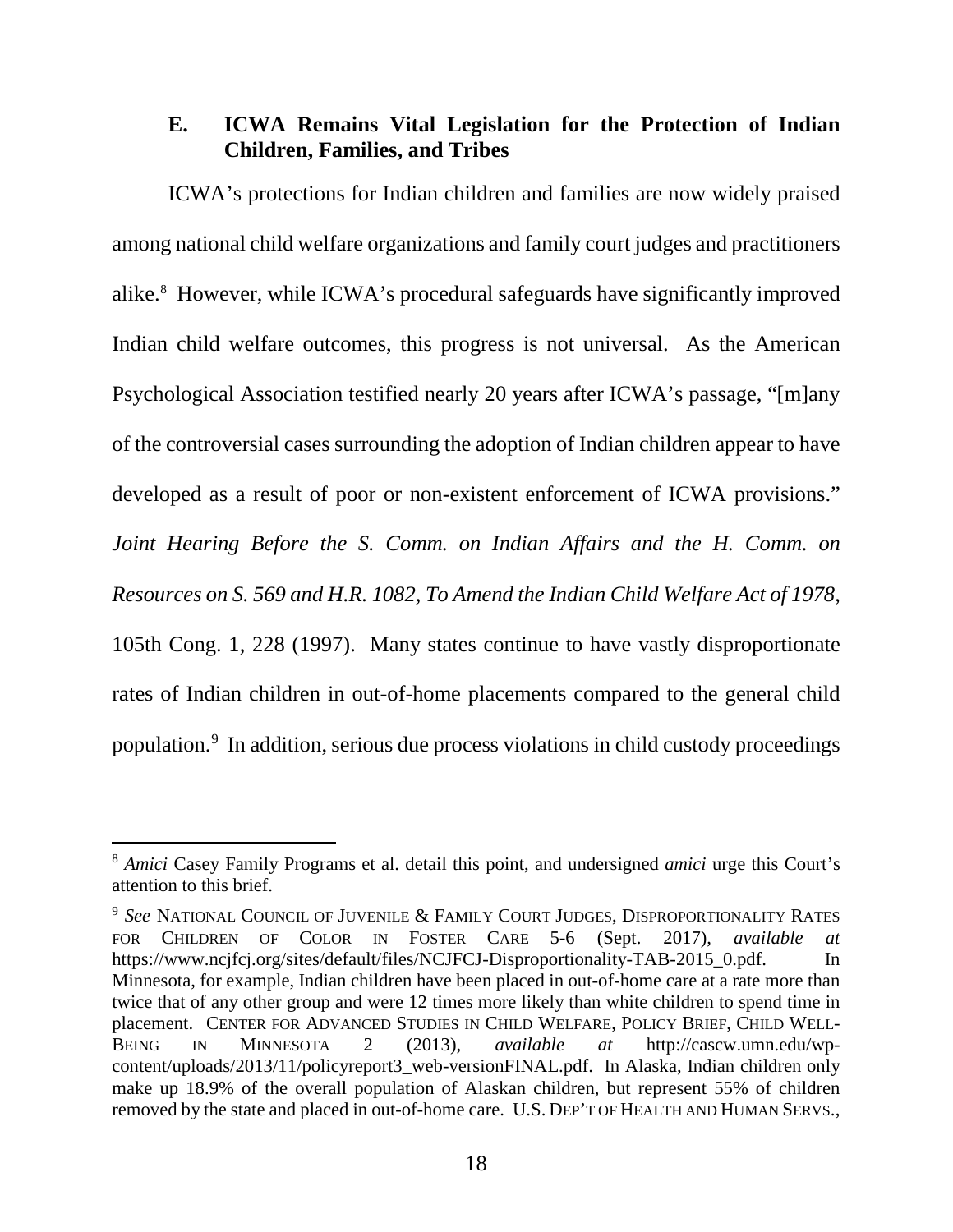involving Indian children were uncovered recently in South Dakota, where a state judge conducted cursory removal hearings lasting no more than a few minutes and at which parents were not allowed even to view documents outlining the case against them, leading a federal court to enjoin the practice. *See Oglala Sioux Tribe v. Van Hunnik*, 100 F. Supp. 3d 749, 770 (D.S.D. 2015), *on reconsideration in part sub nom. Oglala Sioux Tribe v. Hunnik*, No. CV 13-5020-JLV (D.S.D. Feb. 19, 2016), *rev'd on other grounds sub nom. Oglala Sioux Tribe v. Fleming*, No. 17-1135 (Sept. 14, 2018).

In recognition of the evident need for consistent implementation, the Department of the Interior's Final Rule for Indian Child Welfare Act Proceedings, 81 Fed. Reg. 38777 (June 14, 2016), furthers ICWA's laudable goals by synthesizing nearly forty years of case law, legislative changes, and evolution in social work practice to provide state courts with additional clarity in implementing the law. *Amici* were not alone in supporting these efforts. As Defendants–Appellants previously noted, Texas's Department of Family Protective Services submitted (albeit untimely) comments stating that it "fully supports the Indian Child Welfare Act." **[ROA cite]**. It is clear that ICWA and its protections for Indian children, families, and tribes remain as vital as it was 40 years ago.

 $\overline{a}$ 

CHILDREN'S BUREAU, CHILD AND FAMILY SERVICES REVIEW: 2017 STATEWIDE ASSESSMENT 2 (2017), *available at* http://dhss.alaska.gov/ocs/Documents/CFSR.pdf.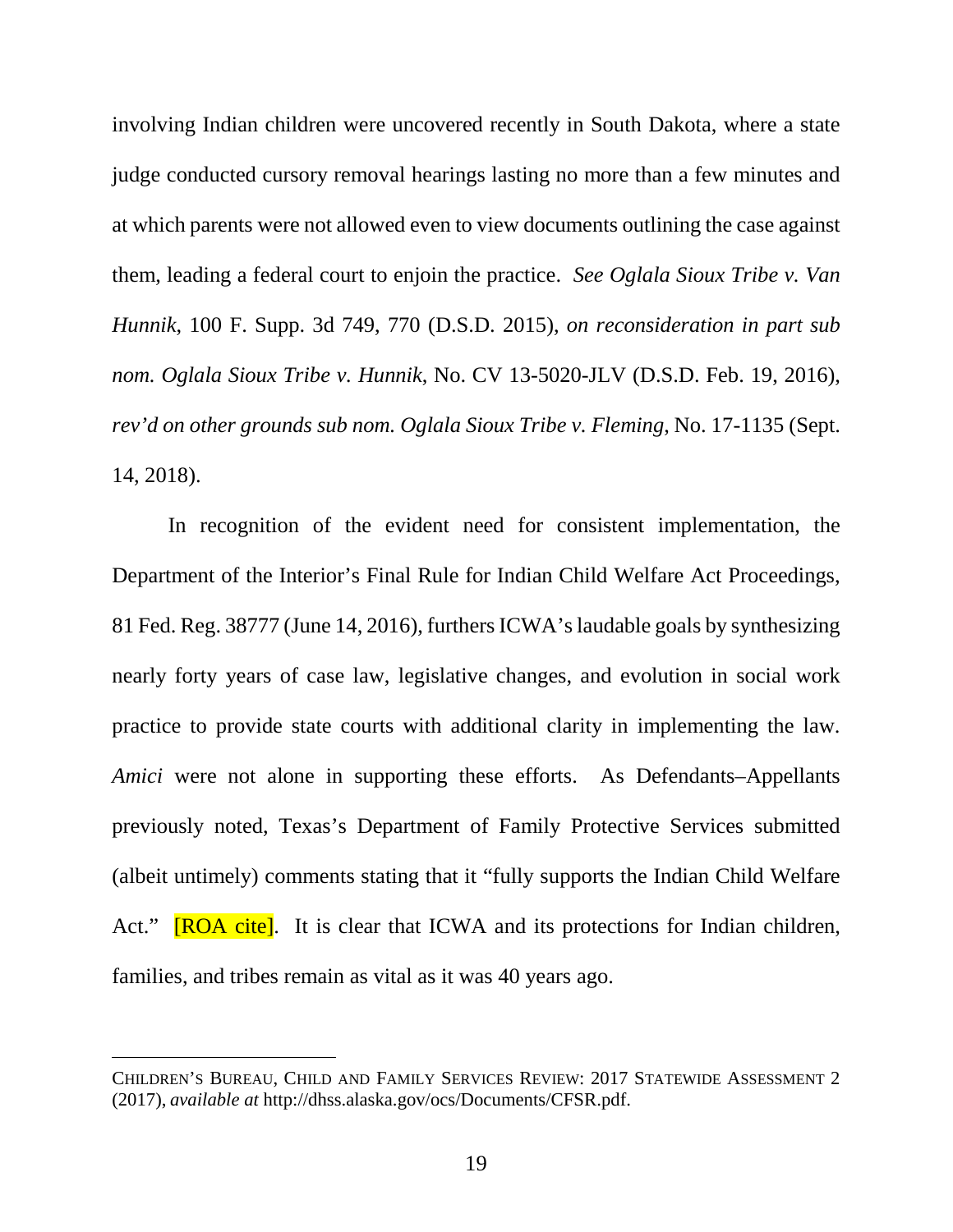**II. The District Court's Attempt to Limit Congressional Authority Over Indians to Those "On or Near Reservations" is Inconsistent With Supreme Court Precedent and Would Lead to Absurd Results.**

#### **A. The "Political Class" Doctrine Articulated in** *Mancari* **and Subsequent Cases is Not Limited by Geography.**

In *Morton v. Mancari*, 417 U.S. 535 (1974), the U.S. Supreme Court drew upon almost two centuries of Indian law in concluding that an employment preference for Indians in the Bureau of Indian Affairs ("BIA") and the Indian Health Service ("IHS") "does not constitute 'racial discrimination.' Indeed, it is not even a 'racial' preference." *Id.* at 553. Rather, the Constitution "singles Indians out as a proper subject for separate legislation," *id.* at 551-52, due to "the unique legal status" of Tribal Nations under federal law and upon the plenary power of Congress [drawn from the Constitution], based on a history of treaties and the assumption of a guardian-ward status." *Id.* at 551. This seminal holding is one of the cornerstones of federal Indian law and has been applied in many cases upholding actions carrying out the unique obligations the United States owes to Indians.

Nevertheless, in its finding that ICWA violates equal protection, the District Court casually invented a new physical location requirement for the political classification—one neither articulated by the Supreme Court in *Mancari*, nor employed by any other court. Under the District Court's reading of *Mancari*, this preference "provided special treatment only to Indians living on or near reservations." *Slip Op.* at 24.

20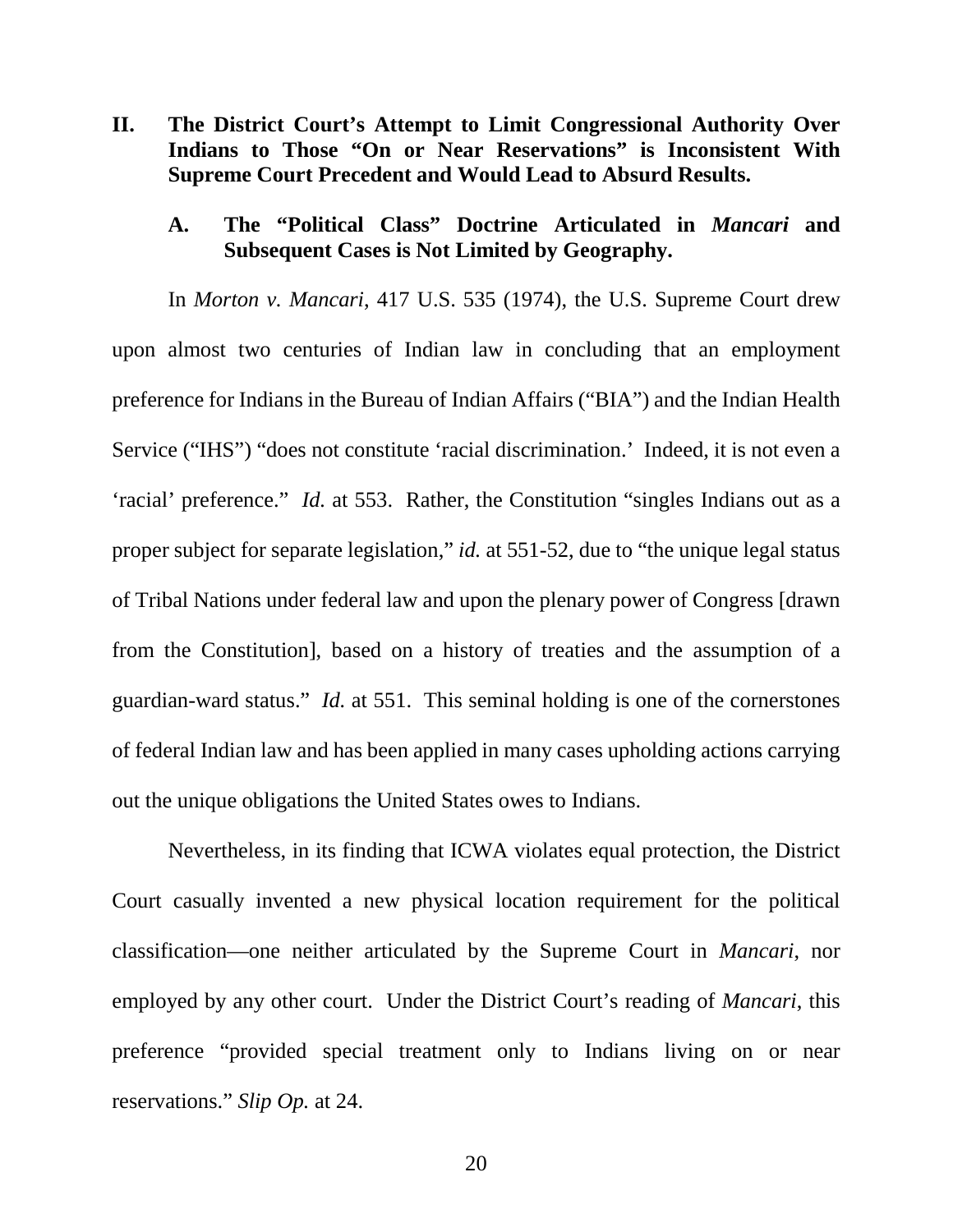The District Court's suggestion, however, has no basis in *Mancari*. The statute at issue in that case did not limit the employment preference to "on or near reservation" Indians, but rather extended the preference to qualified Indian applicants regardless of where they live or the locations of their BIA or IHS offices. 25 U.S.C. § 5116 (*previously codified at* 25 U.S.C. § 472); *Mancari*, 417 U.S. at 537-39. Further, the *Mancari* Court wrote nothing that would limit the political classification to on-reservation Indians. In fact, during the very term that the Court decided *Mancari*, it also unanimously decided *Morton v. Ruiz*, where it explored the meaning of "on or near reservations," and explicitly noted that certain federal Indian programs, such as the Relocation Program discussed above in Section I, "explicitly extend beyond the reservation [and] are not limited to 'on or near.'" 415 U.S. 199, 228 (1974).[10](#page-22-0) It is perhaps unsurprising, then, that this Court applied *Mancari* to uphold an exemption for the use of peyote that similarly did not contain an "on or near reservation" requirement. *Peyote Way Church of God, Inc. v. Thornburgh*, 922 F. 2d 1210, 1212 (5th Cir. 1991).

<span id="page-22-0"></span> $10$  In fact, Congress has enacted a variety of statutes directed specifically at off-reservation Indians. *See, e.g.*, 25 U.S.C. § 1651 *et seq.* (provision of health services for urban Indians off-reservation); 42 U.S.C. § 9836(h) ("For purposes of this subchapter, a community may be . . . Indians in any off-reservation area designated by an appropriate tribal government . . . to operate a Head Start program."); 29 U.S.C. § 764(b)(13) ("Research grants may be used to conduct studies of ... effective mechanisms for the delivery of rehabilitation services to Indians residing on and off reservations."); *see also* 25 U.S.C. § 5116 (BIA employment preference for Indians with no geographic restriction); 25 U.S.C. § 5307(b) (granting a preference for hiring Native American contractors with no geographic restriction).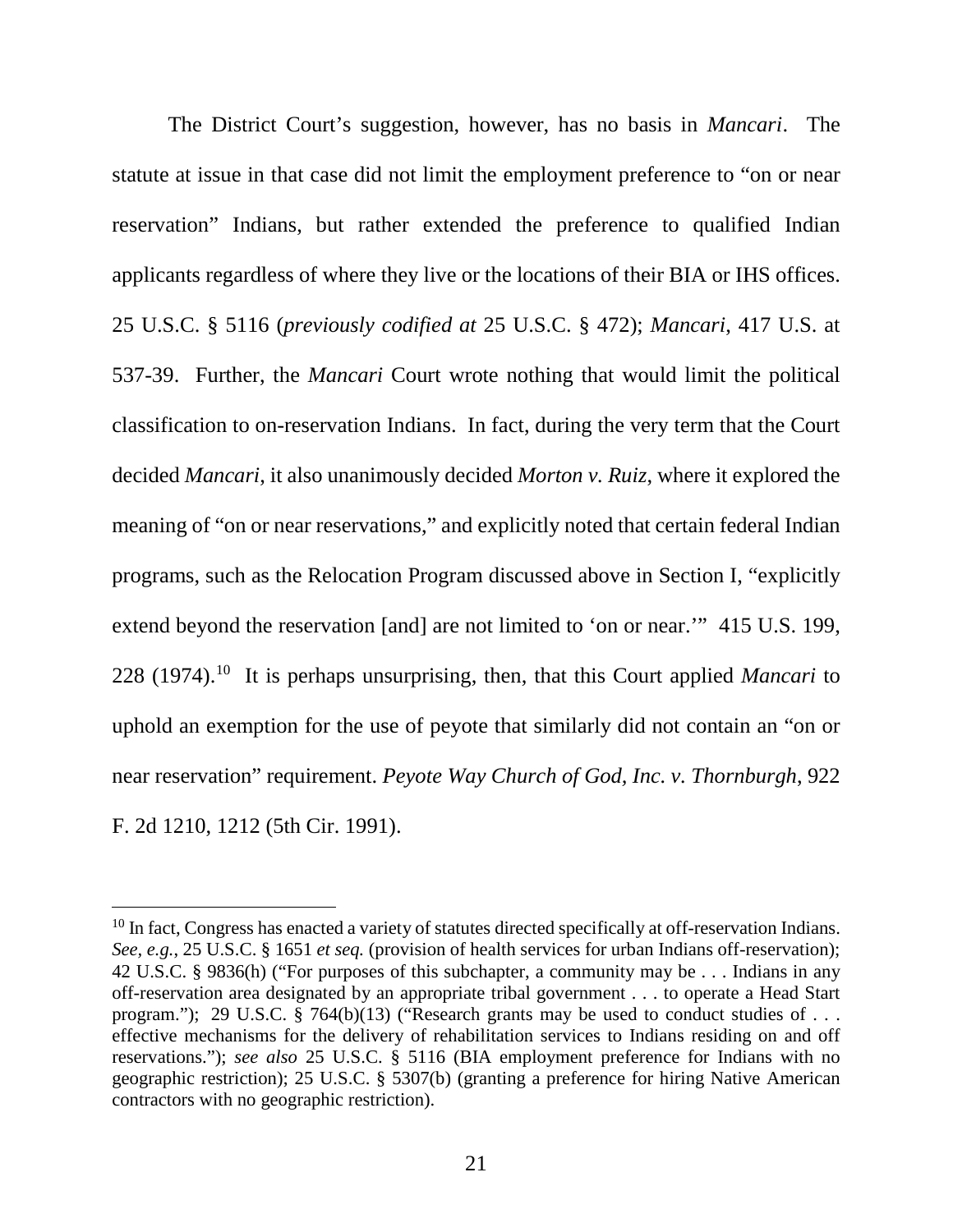What is more, such a requirement would have excluded hundreds of thousands of off-reservation Indians—and hundreds of tribes and all of their members—from Congress's reach. As noted above, for some 20 years preceding *Mancari* and *Ruiz*, Congress had funded the Relocation Program, which established off-reservation BIA offices in cities around the country; by 1970, over 340,000 Indians—nearly half the Native population—had moved to urban areas, largely as a result of federal action.[11](#page-23-0) The District Court's unprecedented reading of *Mancari* would have excluded hundreds of off-reservation BIA and IHS employees from the employment preference at issue, and would have effectively terminated the Indian status of the 340,000 Indians then living off-reservation. That neither Congress nor the Court intended such a result is evident in the 1978 House Report, which relied on *Mancari* and other precedent to note that "[t]he power of Congress to regulate or prohibit traffic with tribal Indians within a State *whether upon or off an Indian reservation* is well settled . . . ." 1978 House Report at 15 (emphasis original) (*quoting United States v. Nice*, 241 U.S. 591, 597 (1916)).<sup>[12](#page-23-1)</sup>

<span id="page-23-0"></span><sup>&</sup>lt;sup>11</sup> *See* n.  $\blacksquare$ , *supra*, and accompanying text.

<span id="page-23-1"></span><sup>12</sup> *See also* 1977 Senate Hearing 104, 106-07 (testimony of Gregory Frazier) (discussing the federal relocation policy and estimating that, by the time of the hearing, nearly 500,000 Indians then fully half of all Indians in the country—resided in urban areas).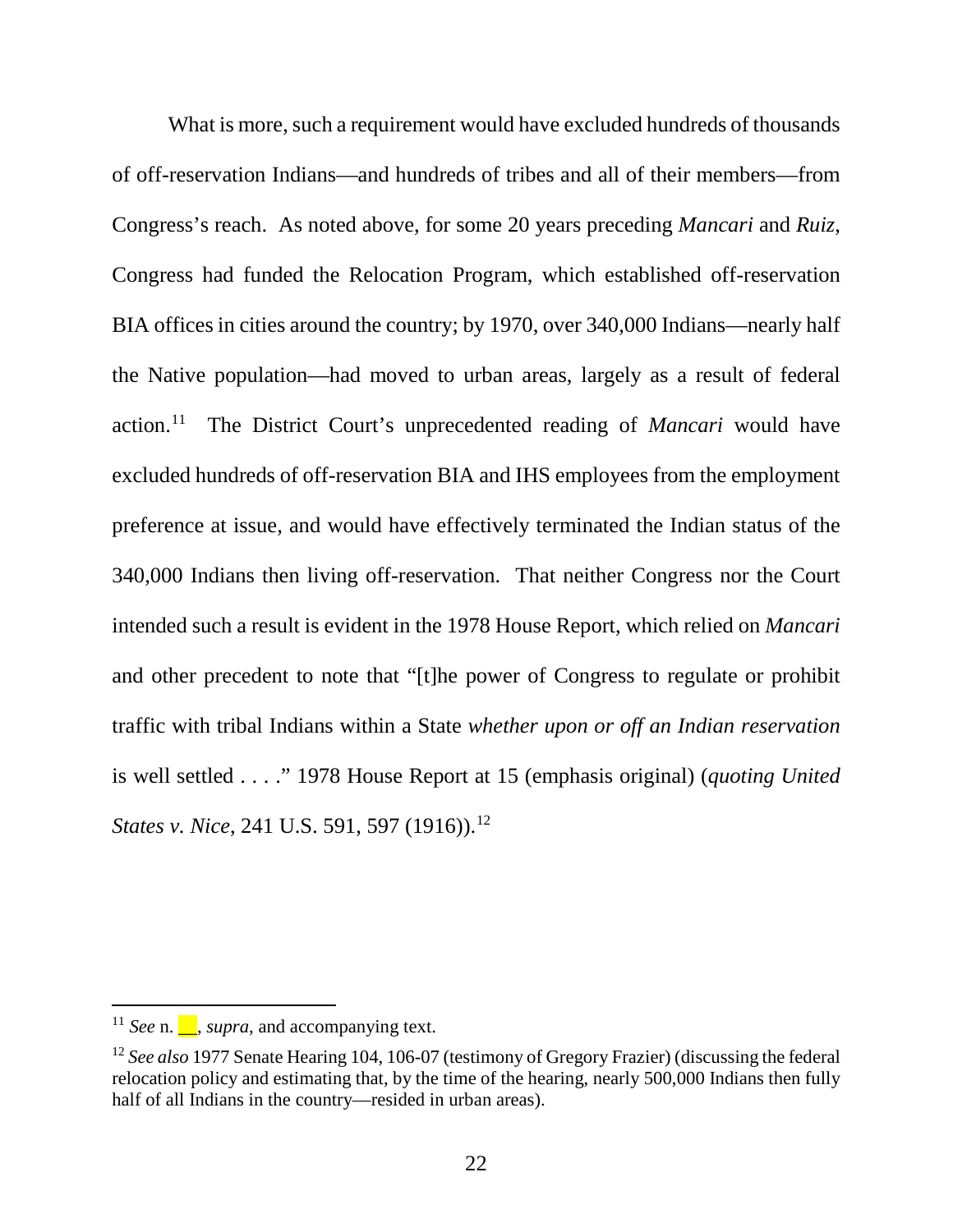#### **B. The District Court's Off-Reservation Rule Would Create Absurd Results, Effectively Making ICWA a Nullity in Areas That Have No Indian Reservations, Including Virtually All of Alaska.**

The District Court's attempt to limit *Mancari*'s political classification doctrine only to Indians who live on or near reservations—and, by extension, to limit ICWA's application to on- or near-reservation Indian children—makes even less sense given the large numbers of tribes who lacked reservations when ICWA was enacted.

For example, there are 229 federally recognized tribes in Alaska, nearly 40% of the nation's tribes.[13](#page-24-0) Yet only one of these 229 tribes has a reservation. Most of the lands in and around these 228 tribal communities were conveyed under the Alaska Native Claims Settlement Act ("ANCSA").[14](#page-24-1) ANCSA was passed in 1971, seven years before ICWA, and revoked the reservation status of all Alaska Native villages except the Metlakatla Indian Community. The Supreme Court has held, however, that such ANCSA lands do not constitute "Indian country" within the meaning of 18 U.S.C. § 1[15](#page-24-2)1.<sup>15</sup> As a result, most of the land held by 228 of Alaska's

<span id="page-24-0"></span> <sup>13</sup> See 25 U.S.C. § 479a, 479a–1 (authorizing the Secretary of the Interior to publish a list of recognized tribes, including "Alaska Native tribe[s]");, 83 Fed. Reg. 4235, 4239-41 (Jan. 30, 2018) (listing the 229 Alaska tribes as federally recognized tribes that have "the immunities and privileges available to federally recognized Indian Tribes . . . as well as the responsibilities, powers, limitations and obligations of such Tribes").

<span id="page-24-1"></span><sup>14</sup> 43 U.S.C. § 1601 *et seq*.

<span id="page-24-2"></span><sup>15</sup> *Alaska v. Native Vill. of Venetie Tribal Gov't*, 522 U.S. 520, 532-34 (1998).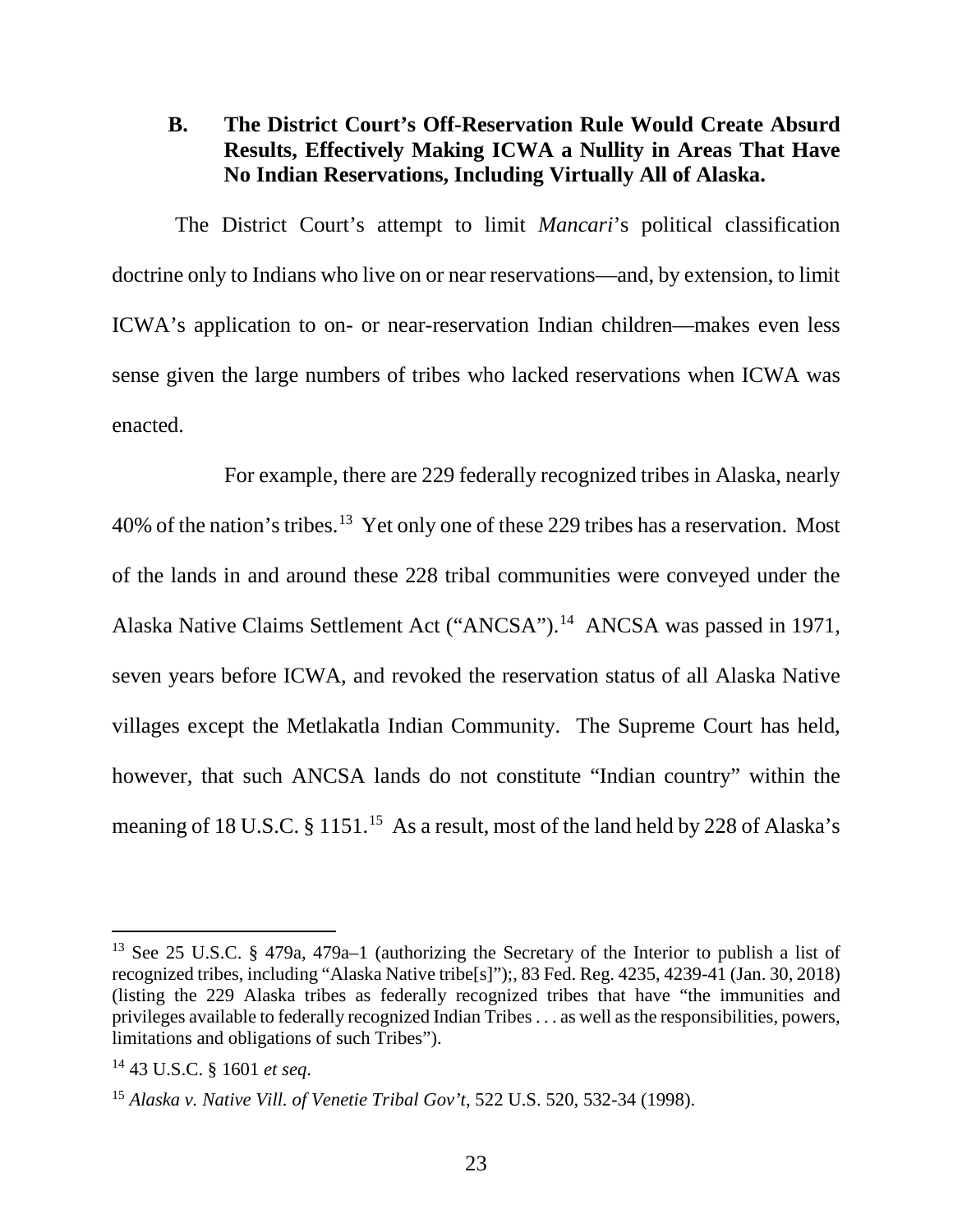tribes is not within a "reservation," as that term is defined in ICWA.[16](#page-25-0) Congress was well aware that the majority of Alaska tribes lacked reservation land, and also was aware that tens of thousands of Alaska Natives had moved thousands of miles away from Alaska. 1978 House Hearing, *supra* at 104 ("There are between 20,000 and 28,000 Alaska Natives in the Lower 48.") (testimony of Gregory Frazier, National Urban Indian Council). With that knowledge, Congress expressly included Alaska tribes in ICWA's definition of an "Indian tribe," 25 U.S.C. § 1903(3), and expressly included Alaska Natives within ICWA's definition of "Indians." *Id.* § 1903(8). Not surprisingly, ICWA's application in Alaska has been affirmed by both the Alaska Supreme Court, *State v. Native Vill. of Tanana*, 249 P.3d 734, 750-51 (Alaska 2011) (*quoting John v. Baker*, 982 P.2d 738, 747-59 (Alaska 1999) ("Congress's purpose in enacting ICWA reveals its intent that Alaska Native villages retain their power to adjudicate child custody disputes")), $17$  and the United States Court of Appeals for the Ninth Circuit, *Kaltag Tribal Council v. Jackson*, 344 Fed. Appx. 324 (9th Cir. 2009), *cert. denied* 131 S. Ct. 66 (2010).<sup>[18](#page-25-2)</sup>

<span id="page-25-0"></span> <sup>16</sup> 25 U.S.C. § 1903(10).

<span id="page-25-1"></span><sup>&</sup>lt;sup>17</sup> See also In re C.R.H., 29 P.3d 849, 854 (Alaska 2001) (upholding the right of Alaska tribes to secure transfer jurisdiction under § 1911(b) and overruling previous decisions to the contrary).

<span id="page-25-2"></span><sup>&</sup>lt;sup>18</sup> In *Kaltag*, the State of Alaska unsuccessfully argued that Alaska Tribes had no authority to hear "child protection proceedings arising outside of a reservation" and that ICWA's "plain language and its legislative history show that tribes without reservations do not have concurrent jurisdiction with the State over children's proceedings." Appellant's Opening Br. at 8, 15, *Kaltag Tribal Council v. Jackson*, 344 Fed. Appx. 324 (9th Cir. 2009) (No. 08-35343), 2008 WL 4298040.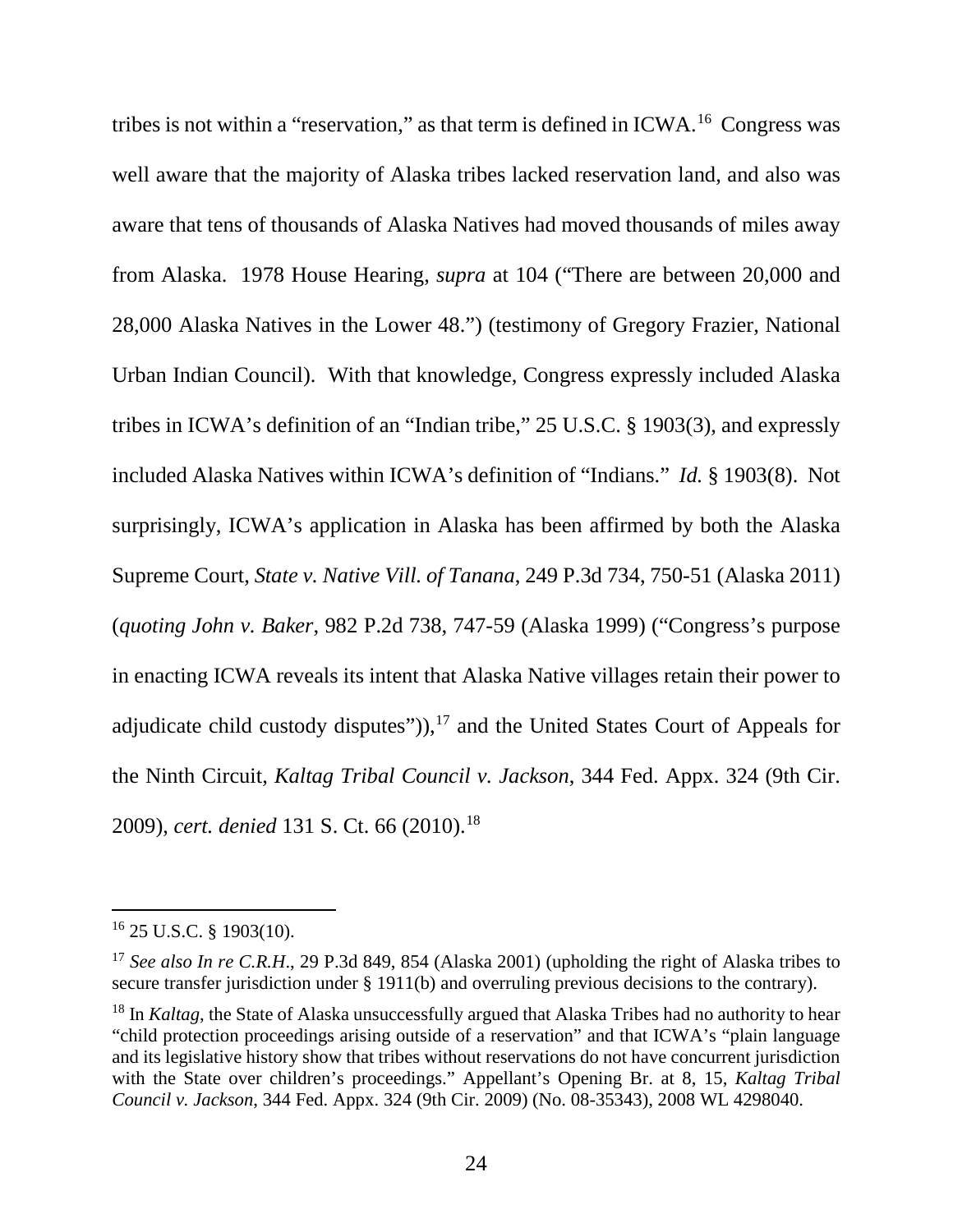Alaska tribes are not alone in lacking reservations. There are 573 federallyrecognized tribes in the United States, yet there are only 326 Indian land areas in the United States administered as federal Indian reservations.[19](#page-26-0) The District Court's new and extreme limitation on the *Mancari* political classification—and on ICWA to Indians who live on or near reservations has never been adopted by any other court and would exclude over 40% of the nation's tribes from the provisions of ICWA. For these reasons, ICWA's application has never been dependent on reservation status. Such an extreme interpretation makes no practical sense, is directly contrary to ICWA's policy and purpose, and finds no support in centuries of established federal Indian law.

#### **III. The District Court Erred In Concluding That ICWA's Section 1915(C) Executes an Unconstitutional Delegation of Legislative Authority to Tribes.**

### **A. Section 1915(C)** *Is Not* **a Delegation of Powers to Tribes, But Instead Merely Affirms Inherent Sovereign Authority That Tribes Have Had From Time Immemorial.**

Section 1915(c) provides in pertinent part that "if the Indian child's tribe shall

establish a different order of preference by resolution, the agency or court effecting

the placement shall follow such order . . . ." This is, quite plainly, not a delegation

<span id="page-26-0"></span><sup>&</sup>lt;sup>19</sup> U.S. DEP'T OF INTERIOR, BUREAU OF INDIAN AFFAIRS, FREQUENTLY ASKED QUESTIONS, "What is a federally recognized tribe?", https://www.bia.gov/frequently-asked-questions (last visited Jan. 14, 2018); *Id.* at "What is a federal Indian reservation?" ("Not every federally recognized tribe has a reservation.").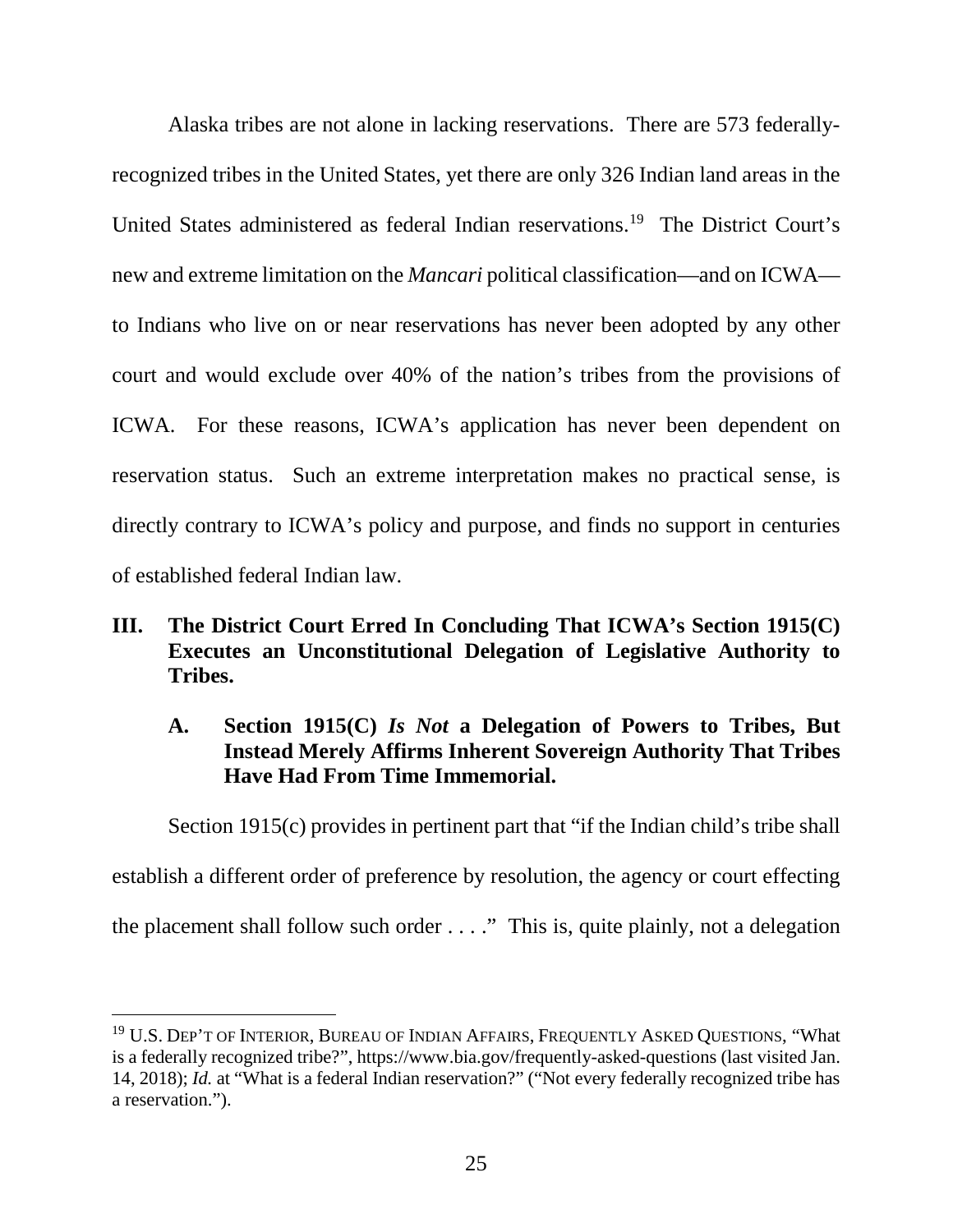to tribes at all, but rather a recognition of authority that tribes already possess. "From the earliest years of the republic, courts have recognized the political independence and self-governing status of Indian tribes." COHEN'S HANDBOOK, *supra*, at § 4.01[1][a], 209. Tribes are "domestic dependent nations," *Cherokee Nation v. Georgia*, 30 U.S. (5 Pet.) 1, 17 (1831), "having institutions of their own, and governing themselves by their own laws." *Worcester v. Georgia*, 31 U.S. (6 Pet.) 515, 542-43 (1832); *see also id.* at 559 ("The Indian nations had always been considered as distinct, independent political communities retaining their original natural rights."). Tribes' powers of self-governance "existed prior to the [U.S.] Constitution." *Talton v. Mayes*, 163 U.S. 376, 384 (1896).

The U.S. Supreme Court has long recognized that Tribes retain "the power of regulating their internal and social relations." *United States v. Kagama*, 118 U.S. 375, 382 (1886) (citing *Worcester*, 6 U.S. at 536, and *Cherokee Nation*, 5 U.S. at 1); *see also United States v. Mazurie*, 419 U.S. 544, 557 (1975) ("Indian tribes are unique aggregations possessing attributes of sovereignty over both their members and their territory"). Accordingly, the Court has repeatedly recognized Tribes' legal authority over matters such as criminal justice, *see, e.g.*, *United States v. Wheeler*, 435 U.S. 313, 328 (1978) (Tribe's exercise of law enforcement authority is "part of its retained sovereignty"), *see also Kagama*, *supra*; marriage, *Carney v. Chapman*, 247 U.S. 102 (1918), *United States v. Quiver*, 241 U.S. 602 (1916), *Nofire v. United*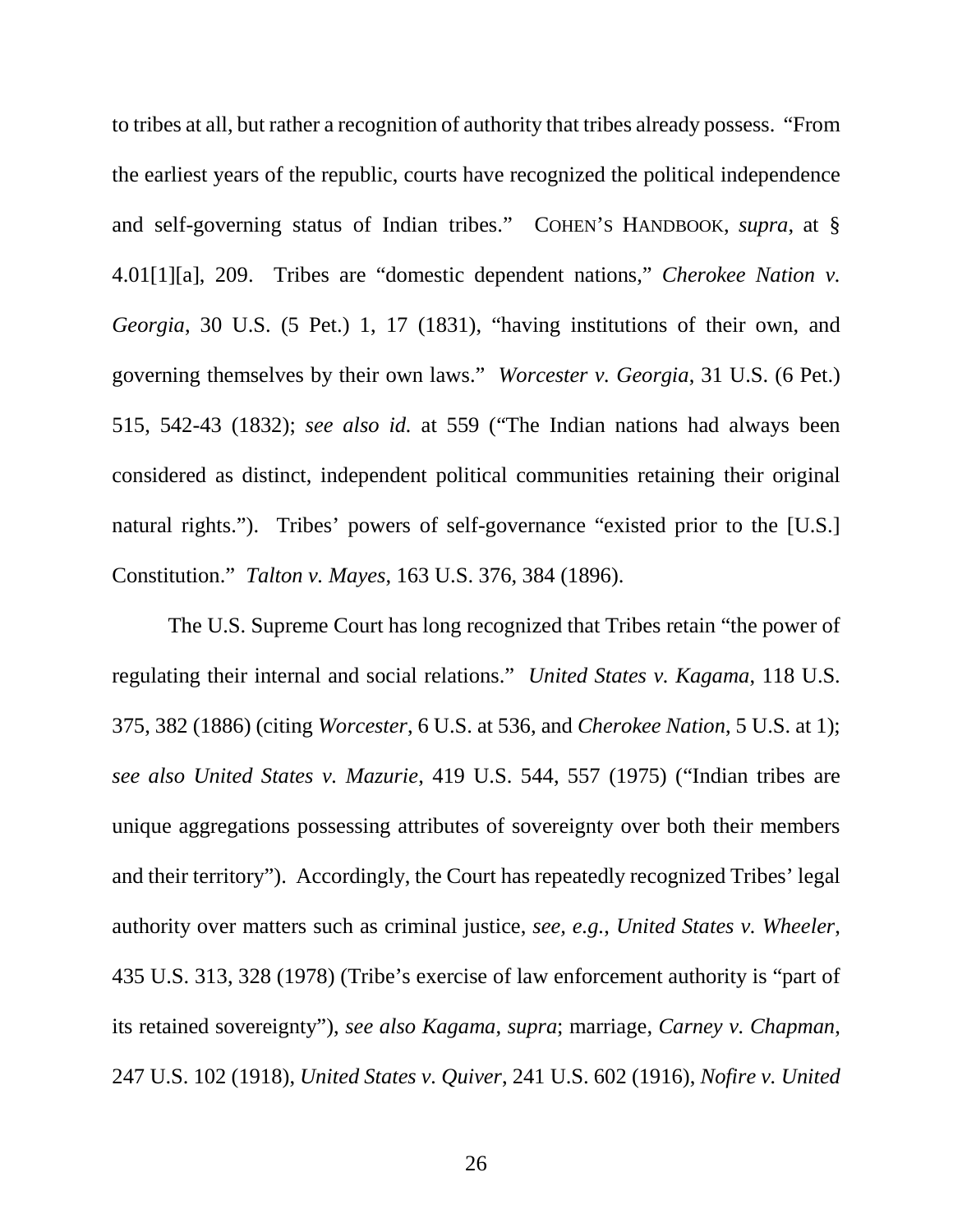*States*, 164 U.S. 657 (1897), and child welfare, *Holyfield*, 490 U.S. at 42 ("Tribal jurisdiction over Indian child custody proceedings is not a novelty of the ICWA."), *Fisher v. Dist. Ct., Sixth Judicial Dist. of Mont.*, 424 U.S. 382 (1976) (per curiam). Tribes' exercise of these core self-governance functions "has never been taken away from them, either explicitly or implicitly, *and is attributable in no way to any delegation to them of federal authority.*" *Wheeler*, 435 U.S. at 328 (emphasis added).

In light of this established precedent, Section 1915(c) is not a delegation of power to tribes. Rather, through Section 1915(c) Congress expressed its policy preference that, where a tribe has exercised its inherent authority to establish adoptive, preadoptive, and foster care placements for its Indian children, and those tribal preferences differ from those provided in ICWA, those tribal preferences would not be displaced by ICWA.

### **B. Even If Section 1915(C) Does Delegate Authority to Tribes, the Supreme Court Has Affirmed the Constitutionality of Just Such a Delegation.**

The District Court held Section 1915(c) to be unconstitutional both because tribes are not legitimate recipients of delegated authority, *Slip Op.* at 32-33, and because it improperly delegates Congress's legislative authority. *Id.* at 30-31. Even if Section 1915(c) were a delegation of authority to tribes (which it is not), the District Court still is wrong on both counts.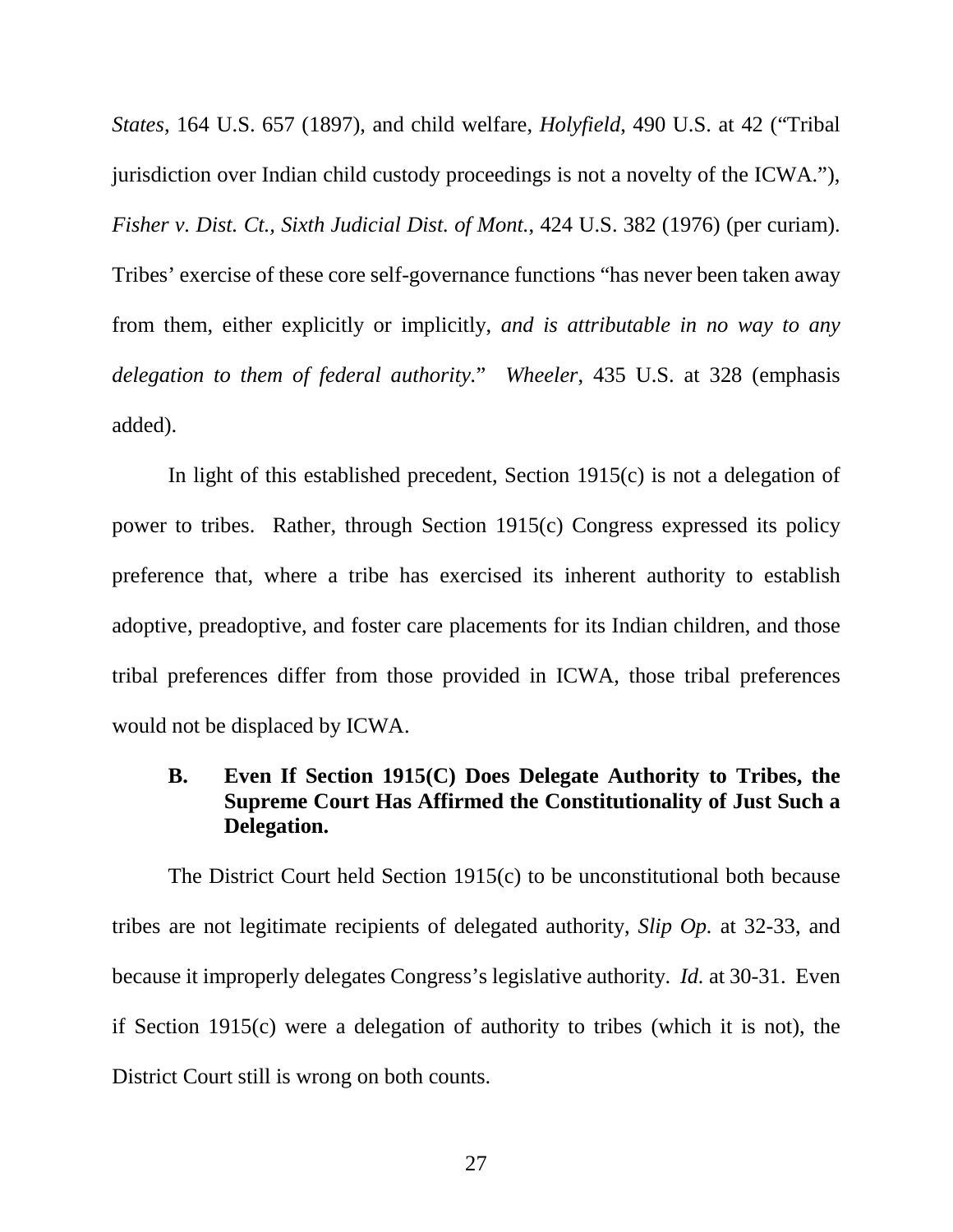The District Court equated tribes with "private entit[ies]," then categorically held that, because tribes are not part of the Federal Government, "the Constitution does not permit Indian tribes to exercise *federal* legislative or executive regulatory power over non-tribal persons on non-tribal land." *Slip Op.* at 32 (emphasis in original) (citing *Dep't of Transp. v. Ass'n of Am. R.R.s*, 135 S. Ct. 1225, 1253 (2015) (Thomas, J., concurring)). The District Court reached this conclusion, however, only by ignoring directly applicable Supreme Court precedent—*United States v. Mazurie*. 419 U.S. 544 (1975).

In *Mazurie*, the Court was presented with the question of whether Congress could delegate to tribes the authority "to adopt ordinances controlling the introduction by non-Indians of alcoholic beverages onto non-Indian land." 419 U.S. at 550. The Circuit Court had concluded that such delegation, contained within 18 U.S.C. § 1161, was unconstitutional. *Id.* at 550, 556. Justice Rehnquist, writing for a unanimous Supreme Court, reversed:

> This Court has recognized limits on the authority of Congress to delegate its legislative power. Those limitations are, however, less stringent in cases where the entity exercising the delegated authority itself possesses independent authority over the subject matter. Thus, it is an important aspect of this case that Indian tribes are unique aggregations possessing attributes of sovereignty over both their members and their territory; they are a separate people possessing the power of regulating their internal and social relations.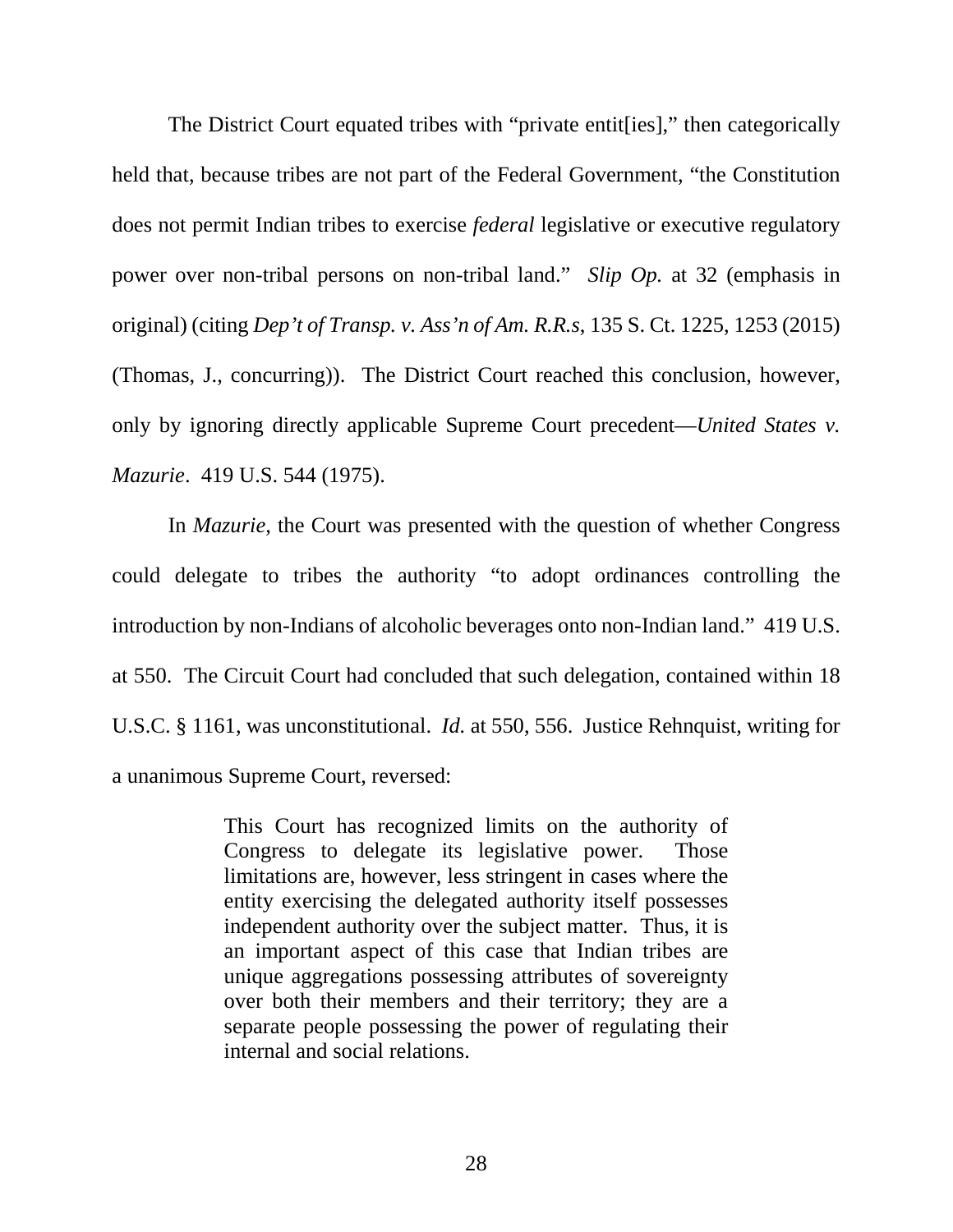*Id.* at 556-57 (internal citations and quotations omitted). His opinion belies every element of the District Court's holding. It expressly rejected any comparison between tribes and "private entit[ies]." *Id.* at 557 (describing tribes as "a good deal more than 'private, voluntary organizations,'" but rather "entities which possess a certain degree of independent authority over matters that affect the internal and social relations of tribal life"). It expressly rejected the proposition that Congress could not delegate to tribes authority over non-Indians, particularly where the conduct at issue involves Indians. *Id.* at 557-58. And it rejected the proposition that such a delegation was invalid concerning non-Indian land. *Id.* at 556-57 (recognizing tribes' sovereign authority "*over* both *their members* and their territory (emphasis added)).

Moreover, *Mazurie* rejected the strict legislative-regulatory dichotomy that the District Court found to be dispositive. Even acknowledging its own "recognized limits on the authority of Congress to delegate its *legislative power*," the unanimous *Mazurie* Court nevertheless affirmed the constitutionality of such a delegation because "the entity exercising the delegated authority"—*i.e.*, the tribe—"itself possesses independent authority over the subject matter." *Id* at 556-57 (emphasis added, internal citations omitted).

It is remarkable, then, and fatal to the District Court's reasoning, that it failed to even acknowledge *Mazurie* in its analysis of the non-delegation doctrine. *Slip* 

29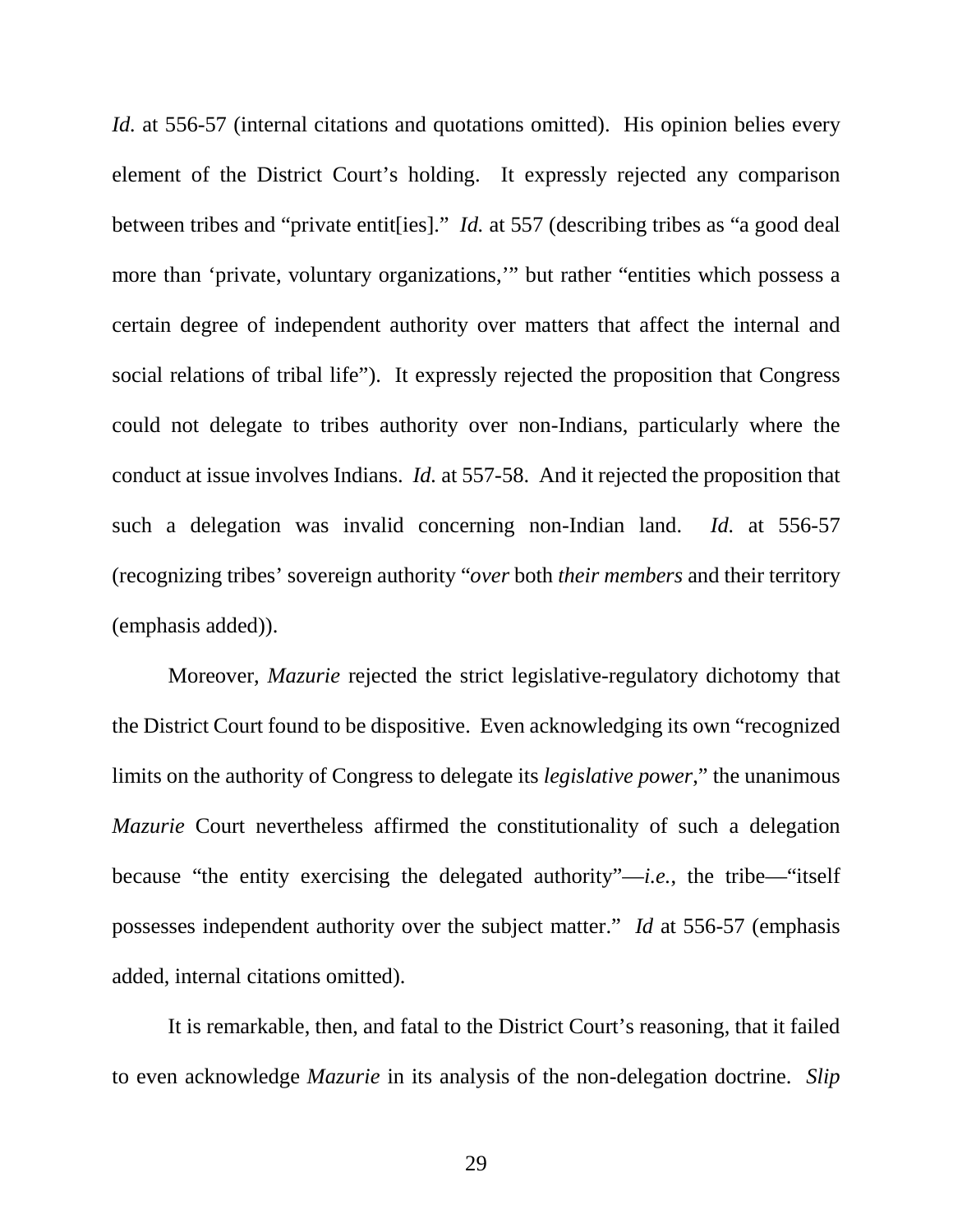*Op.* at 29-33.<sup>[20](#page-31-0)</sup> The District Court's holding on non-delegation is wholly incompatible with *Mazurie* and, therefore, should be reversed.

### **CONCLUSION**

For the foregoing reasons, *amici* join Defendant-Appellees in respectfully urging that the decision below be reversed.

<span id="page-31-0"></span><sup>&</sup>lt;sup>20</sup> *Mazurie* appears in the District Court's decision only in a string citation wherein the District Court seeks to demonstrate that Congress's Indian affairs authority is limited to "affairs occurring in Indian country." *Id.* at 24 n.8.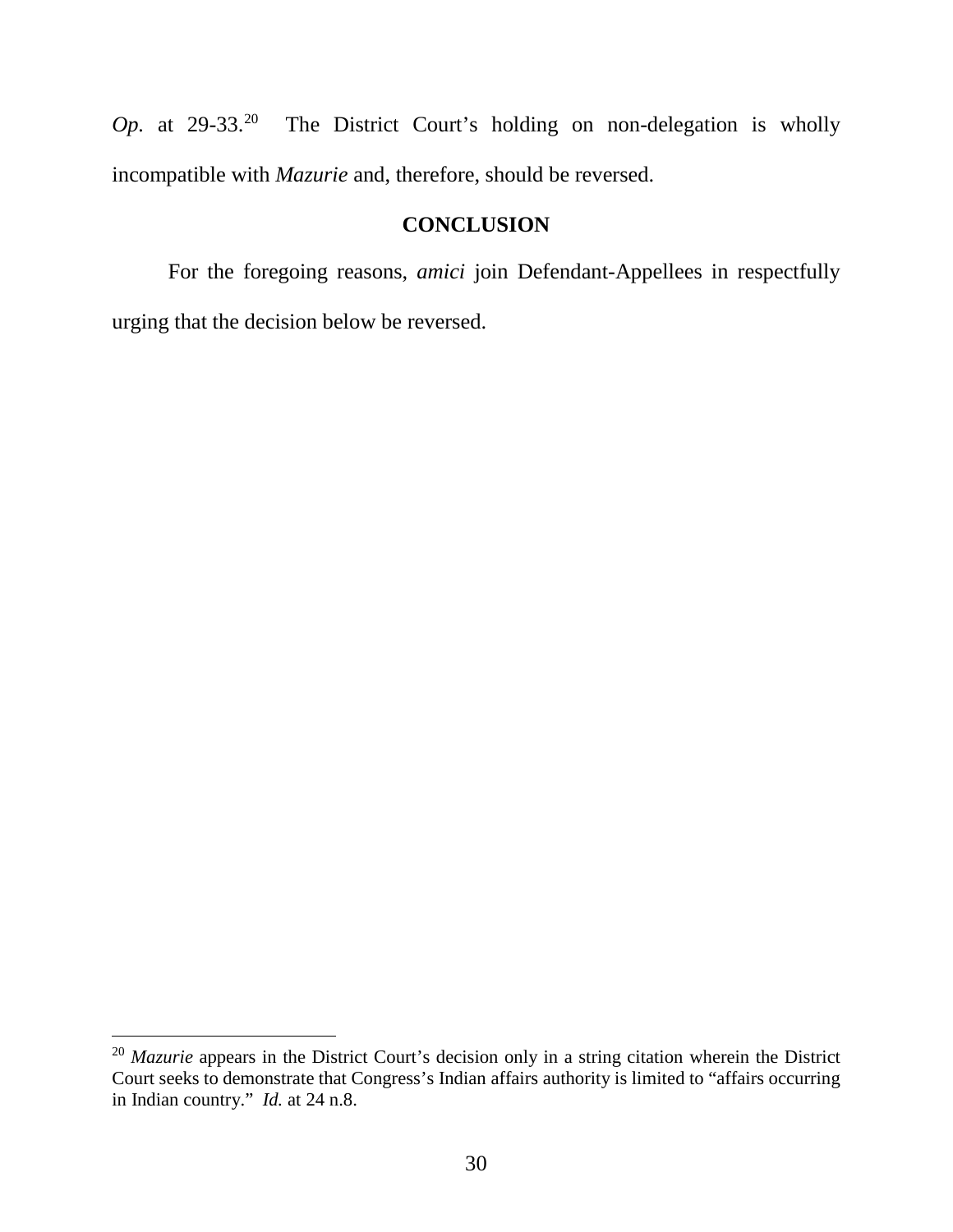## **CERTIFICATE OF COMPLIANCE**

[To be added]